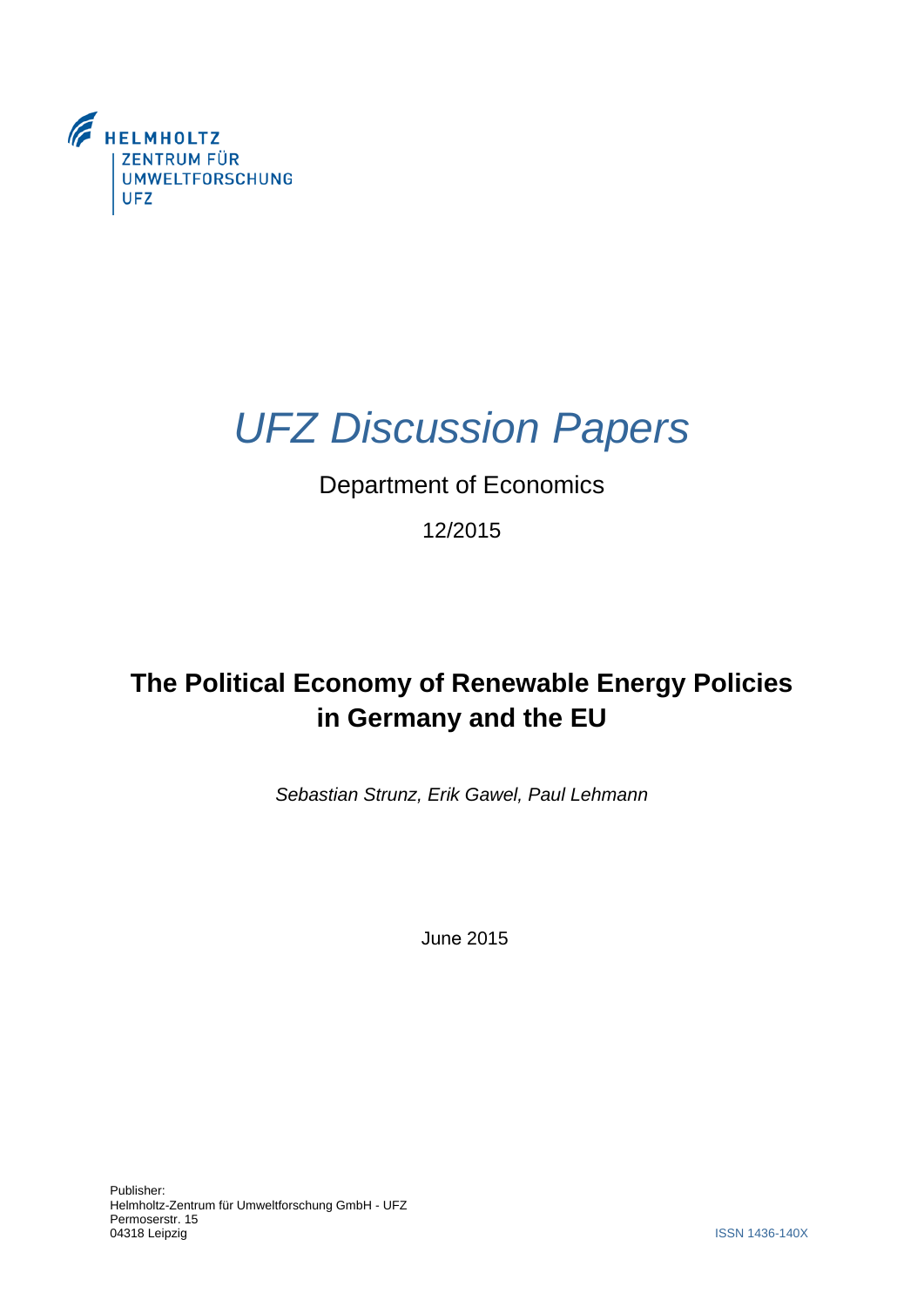# **The Political Economy of Renewable Energy Policies in Germany and the EU**

 *Sebastian Strunz 1, Erik Gawel 1,2, Paul Lehmann 1* 

*1 Helmholtz Centre for Environmental Research – UFZ, Department of Economics, Permoser Str. 15, 04318 Leipzig* 

 *2 Leipzig University, Institute for Infrastructure and Resources Management, Grimmaische Str. 12, 04318 Leipzig*

# **Abstract**

 so, we explain the main characteristics of current RES policies in the EU by reference to the self- ticians' need to balance a variety of partly opposing interests. A major benefit of the presented analysis is that it provides a realistic assessment of the challenges for RES policy reform – any In this paper, we employ a public choice perspective to analyze the development of policies for renewable energy sources (RES) in the EU in general and in Germany more specifically. In doing interest driven motivations of voters, stakeholders and political actors. One important puzzle, which we address, is the following: How could effective RES-policies be introduced against the political opposition of fossil-fuel interest groups in the past? Via analyzing the German example in more detail, we show how over time a self-reinforcing interplay of ideological and financial RES support has emerged. Moreover, we demonstrate that observed specific design choices for EU RES policies, such as largely riskless remuneration schemes, high degrees of technology differentiation and decentralized decision-making across Member States, can be traced back to polireform effort critically depends on its ability to balance stakeholder interests.

**Keywords:** lobbying, public choice, renewable energy sources, subsidies, support policies

**JEL Classification**: D 72, D 78, H 25, K 32, Q 42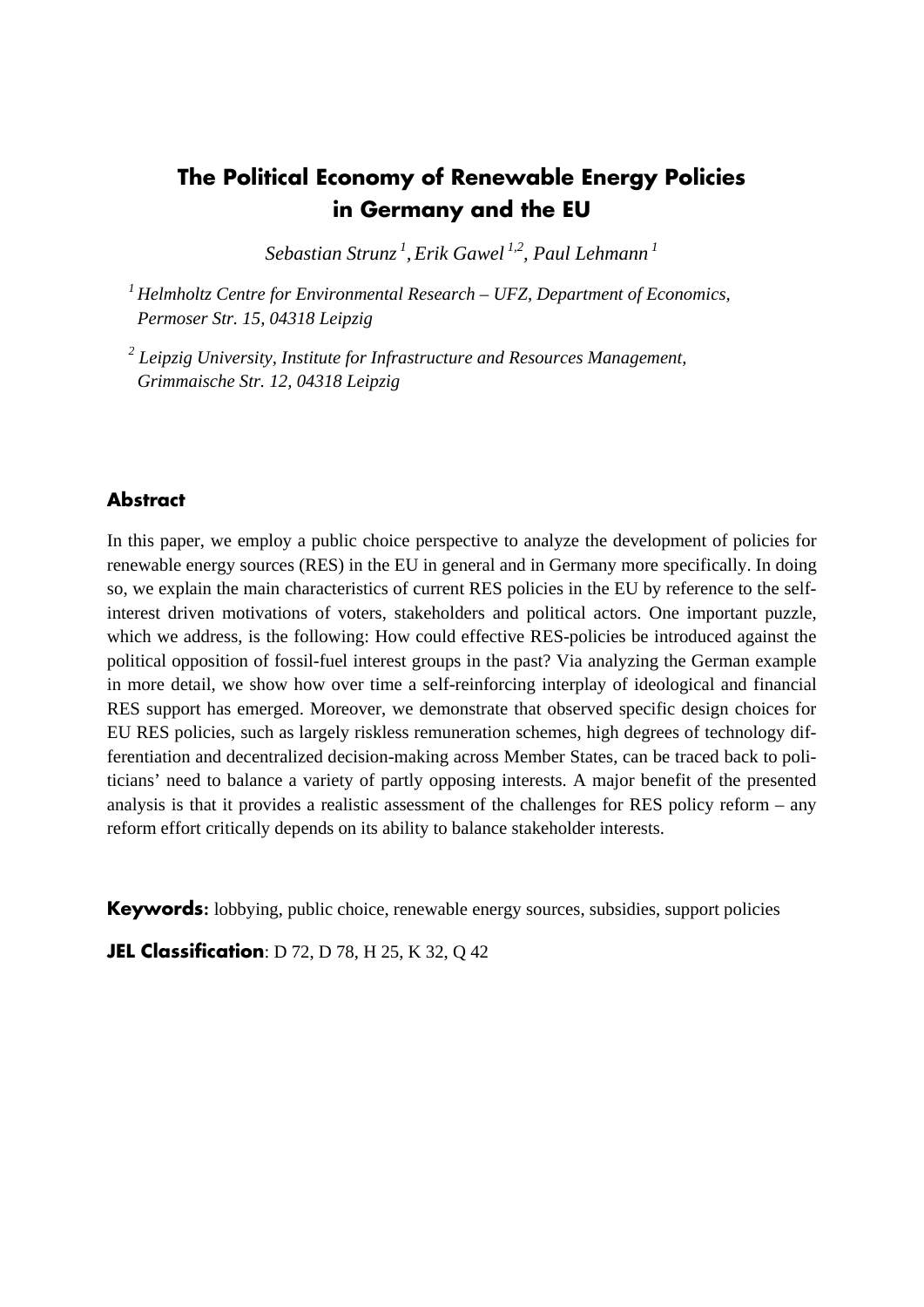# **The Political Economy of Renewable Energy Policies in Germany and the EU**

*Sebastian Strunz, Erik Gawel, Paul Lehmann* 

### **1. Introduction**

 Policies supporting renewable energy sources (RES) have become a cornerstone of climate and energy policy in the EU. All EU Member States have introduced some form of RES support or a in electricity consumption has increased from 14.3% in 2004 to  $25.4\%$  in  $2013<sup>1</sup>$  and in Germany from 9.3% to 25.4% (BDEW 2015) within the same time. This development is somewhat surpris- Some economists have repeatedly argued that RES policies (allegedly) reduce the cost- Weimann 2009). From an industry perspective, conventional utilities, the direct competitors of numerous court proceedings (e.g. against the German RES Act) and by exerting influence on the ing in popularity (even occupying the political mainstream in Germany, cf. Strunz 2014), and competitors' organized opposition. competitors' organized opposition.<br>The second puzzle concerns the fragmentation of RES policies in the EU: while there is evidence mix of support policies. Apparently, these policies are very effective: In the EU, the share of RES ing, given that the EU's (and more generally developed countries') environmental policies have been scolded as "merely symbolic" and broadly ineffective (Blühdorn 2007). Moreover, RES policies have been continuously facing critique from academia as well as industry stakeholders. effectiveness of climate policy; in consequence, they call for RES instruments to be scrapped and EU climate policy to exclusively rely on the EU emissions trading scheme (e.g., Stavins 2014, newly emerging RES producers, have tried to undermine the cause of RES by both provoking general public, for instance by placing ads claiming that RES cannot significantly contribute to secure electricity supply (e.g., German utilities 1993). Recently, with the energy transition grow-RES affecting electricity markets to the point of questioning the conventional utilities' business models (Steitz and Käckenhoff 2015), critiques are more specifically directed at the set-up of RES policies. For instance, the association of European industries and employers takes aim at priority grid access for RES and demands that RES be made "responsible for imbalance costs" (Businesseurope 2013: 14). Thus, the first puzzle is how policy support for RES has become politically feasible and continues to effectively transform electricity markets despite the incumbent

 that EU-level cooperation would increase the cost-effectiveness of RES-deployment (e.g., Un- teutsch and Lindenberger 2014; but see also Gawel et al. 2014b) and even though a common EU RES-target architecture exists, the actual support policies remain decentralized on the level of EU Member States and cooperation among the latter is scarce (Klinge Jacobsen et al. 2014). Furthermore, regional and communal activities drive the bottom-up deployment of RES, adding to

<sup>&</sup>lt;sup>1</sup> http://ec.europa.eu/eurostat/tgm/table.do?tab=table&init=1&language=en&pcode=tsdcc330&plugin=1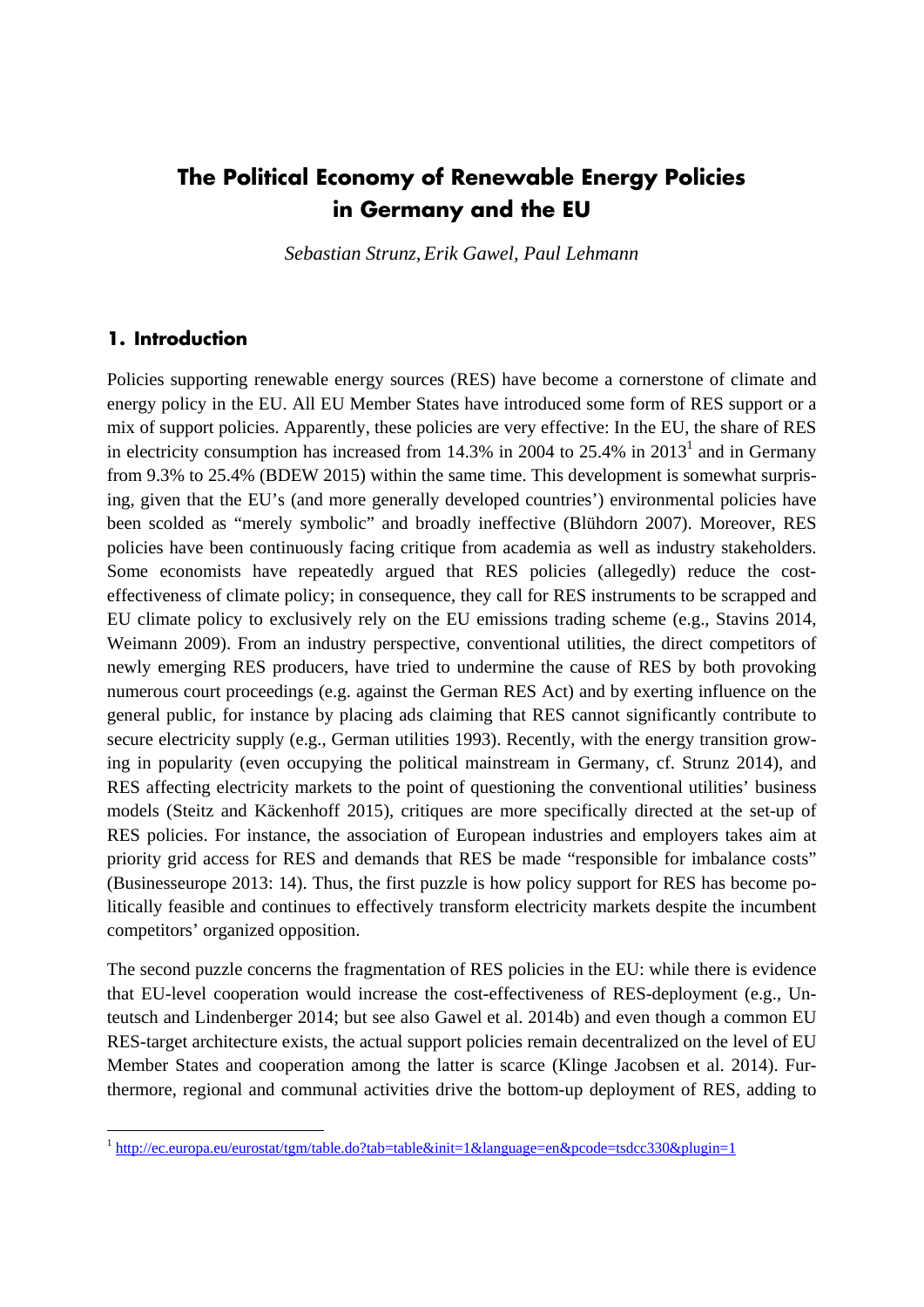level, degree of technology differentiation, finance mechanism, etc.). Again, the actual pattern of nology-neutral instruments (e.g., Monopolkommission 2013). Thus, a satisfying theory would explain why particular options have been preferred over others and why the most relevant deci- ket for, amongst other goods, energy with uniform market conditions, is one of the core objecthe picture of overall fragmentation. Thirdly, as regards the technical details of policies, policy makers must select among a variety of design options (quota scheme or feed-in tariff, support strongly differentiated policies varies significantly from often recommended market-based, techsions are made on (sub-) national level despite the fact that the establishment of a common martives of the EU project.

 related to 1) the very existence of RES support, 2) the organization/distribution of responsibilities In order to shed some light on these puzzles, the paper addresses three specific sets of questions, for policy making across political levels and 3) the specific policy design:

- could effective RES policies have been implemented against the opposition of conven-1) Why have ambitious targets for RES deployment become politically palatable? How tional utilities and their interest groups?
- 2) Why are RES policies still fragmented both between EU Member States but also within **Member States?**
- 3) Why have the specific patterns of national RES policy design emerged?

assumes that the self-interest of actors involved in the political process (voters, politicians, bu (Niskanen 1971). The advantage of this approach lies in providing a realistic basis for policy ad- vice whereas more idealistic conceptions place high hopes on politicians, who are expected to We adopt the approach of public choice to analyze these questions. The public choice approach reaucrats and interest groups) drives the actual design of policies (seminal Tullock 1967, see Kirchgässner and Schneider 2003 for an introduction). This perspective leads to a "politics without romance" (Buchanan 1984) view that does not expect policy outcomes to be welfaremaximizing. Rather, politicians act as brokers (McCormick and Tollison 1981), balancing different stakeholder interests so as to maximize their own special interest, which consists mainly in getting (re-)elected. Likewise, bureaucrats may tend to maximize budgets and influence implement "rational policies against special interests" (Weimann 2009: 222, own translation). But then, why should politicians act less according to their self-interest than other citizens?

 The literature provides already some analyses of RES policies from a public choice perspective. the development of Germany's RES Act – the law that formalizes the support for RES – and dis- that, in principle, the latter could work to the benefit of a stronger EU emissions trading scheme Jenner et al. (2012)'s econometric analysis of the EU-27 identifies several factors that makes the introduction of RES support more likely: the existence of solar energy associations, a high unemployment rate and relatively low concentration of electricity markets. Vossler (2014) investigates cusses the prospects of further reforms. Müller (2015) provides an analytical model of interestgroup competition between RES and conventional energy producers. Gawel et al. (2014a) analyze the interaction between EU emissions trading scheme and RES support policies; they find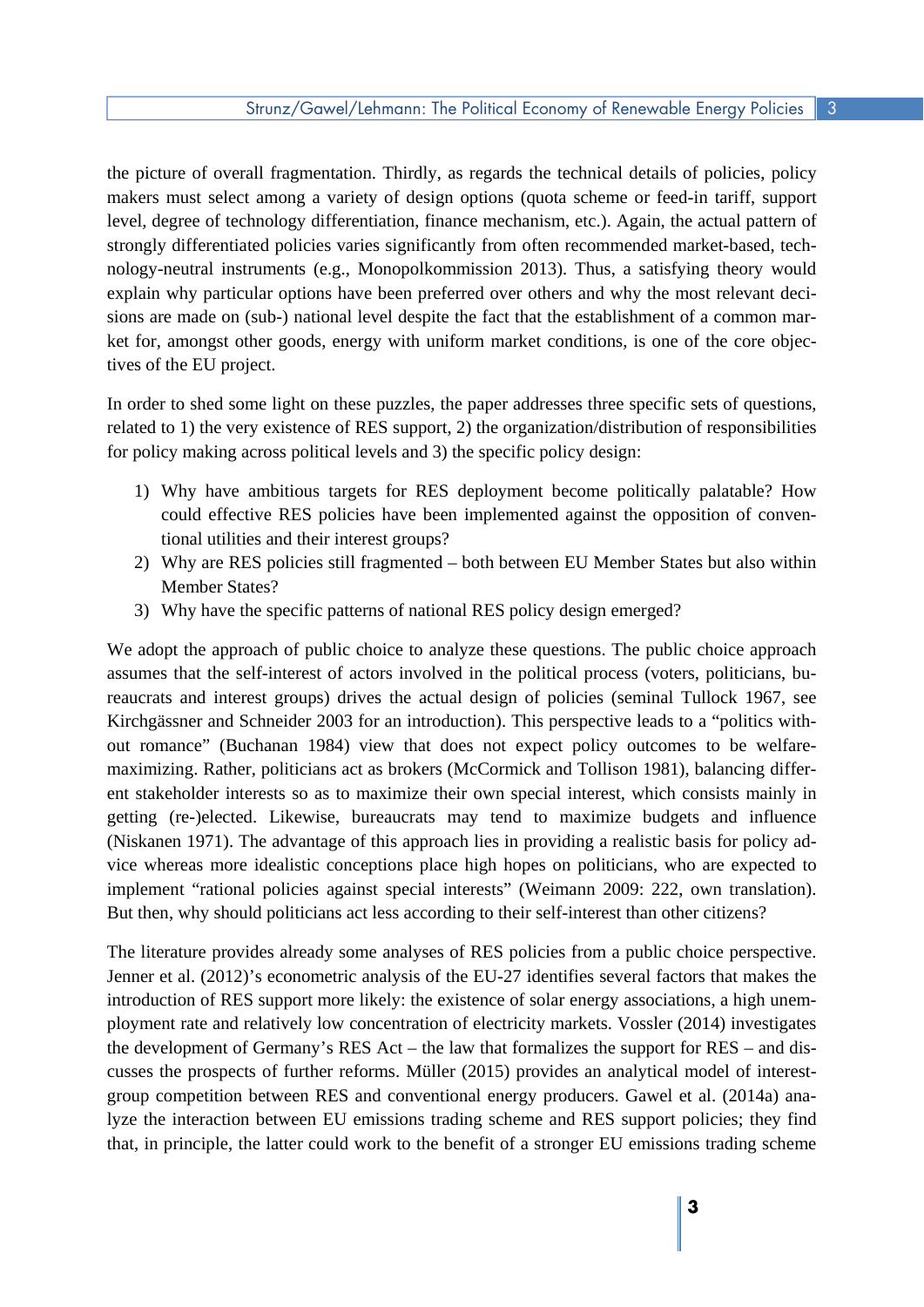specific aspects of RES policies, such as certain stages of development and stakeholder involve- policy cycle of RES support schemes. For this purpose, our paper brings together evidence from a variety of existing theoretical and empirical analyses. via lowering the emitting industries' bargaining power. While these existing studies focus on ment, we aim to provide a more comprehensive public choice discussion. In particular, our analysis includes all relevant levels of political decision-making (EU, national, subnational). Moreover, we do not only try to understand the introduction of RES policies, but also observed patterns of fragmented responsibilities and specific design choices under repeated policy reforms. Hence, we shed light on the relevance and dynamic evolution of political interests throughout the entire

While the paper generally deals with the EU as a whole, it partly focuses on the particular case of accessible storyline. Second, and this is the main reason, Germany's support scheme for RES has proven to be a forerunner and model for other EU Member States (cf. Jacobsson and Lauber foundations of the German transition process - which has already been called a "gamble" (Buch-Germany for two reasons: First, this focus allows us to provide a less abstract and therefore more 2006, Lipp 2007) and its long-term energy transition goals are very ambitious. At the same time, Germany's highly industrialized economy is the largest in Europe and the politico-economic an 2012) – are worldwide of general interest.

 schemes enables policy makers to satisfy a broad range of interests. Even more importantly, the quired, for example, to improve market and system integration of RES power generation. In fact, materialize. In order to avoid such a scenario, reform discussions should duly account for the As a result of this paper's analysis, the emergence of the current framework of RES support in Germany and the EU will be clearer – for instance the reliance on highly differentiated support analysis also provides important insights for future reforms to RES policies, which may be rewe show that the success of reform efforts critically depends on the reforms' ability to cater to the demands of concerned special interests; that is, any successful reform needs sufficient public support for the unavoidable redistribution of RES-related rents. The danger, therefore, is that RES policies become locked into inefficient paths, and that envisaged policy adjustments fail to distributional and thus political aspects of aspired reforms.

 The rest of this paper is structured as follows: in Section 2, we set out the theoretical public choice framework in more detail. Section 3 is devoted to the main analysis of RES policies and their specific configurations. In Section 4 we discuss these findings and draw conclusions.

# **2. Theoretical Framework**

The public choice perspective is based on the assumption that political decisions are predominantly determined by the self-interest of voters, interest groups as well as politicians and bureaucrats on different levels of government.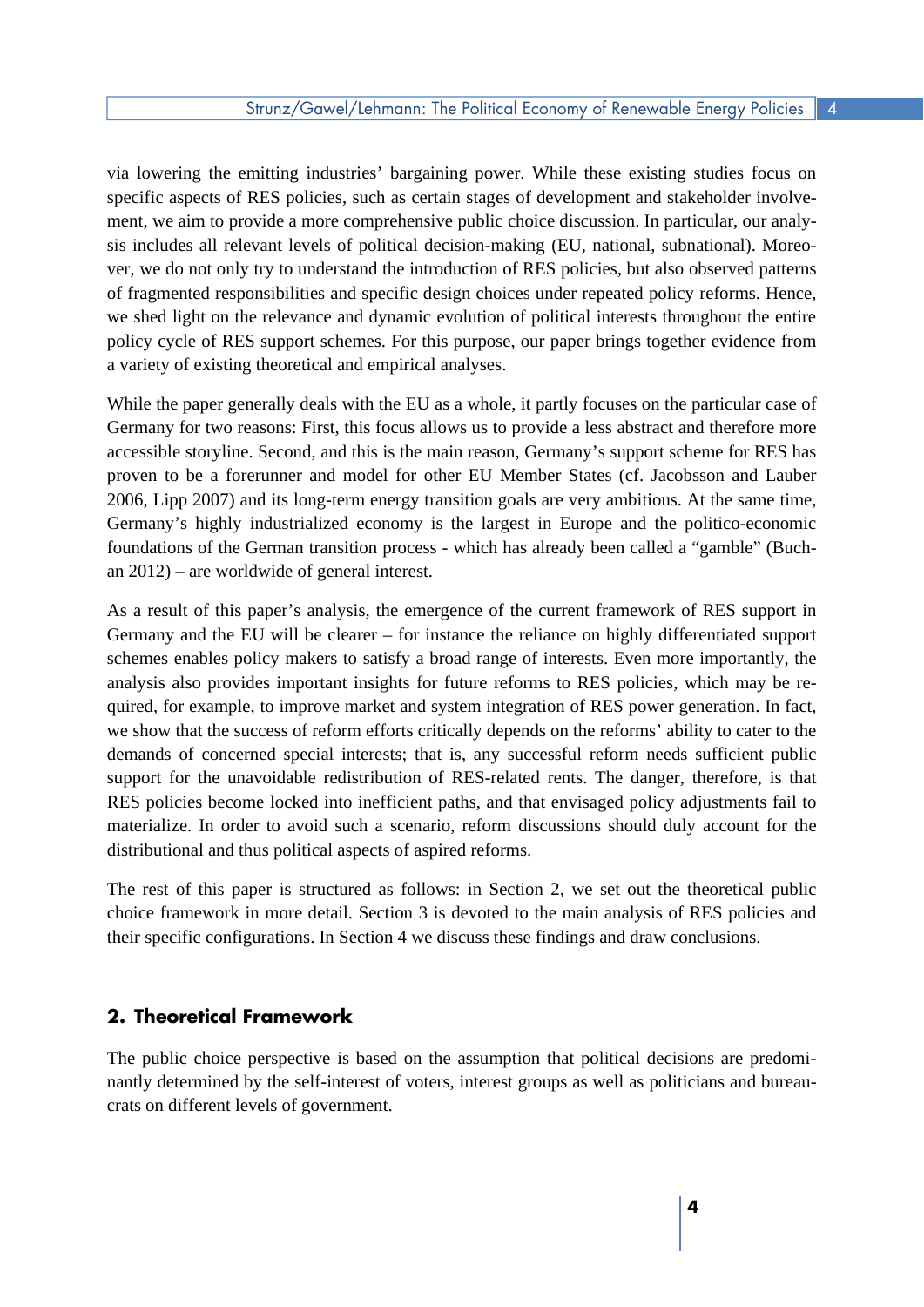First, voters cast their ballot in order to maximize their expected personal gains (Downs 1957). In their double role as electricity consumers, they aim at receiving secure supply at a minimum of electricity production (e.g., air pollution from coal plants, NIMBY problems from wind farms and transmission lines). costs – both in terms of financial costs (electricity prices, RES surcharges) and externalities from

 Second, various interest groups compete in their lobbying efforts to extract rents by steering mental concerns of voters and environmental interest groups have been considered less powerful regulation in their favor (Stigler 1971, Tullock 1967). In the electricity sector, incumbent conventional industries try to defend their position against new RES producers. Traditionally, environthan conventional industry interests (Olson 1971, Kirchgässner and Schneider 2003).

 as to secure public support and maximize their chances of electoral success (McCormick and Tollison 1981). On the one hand, politicians may aim to influence electoral outcomes directly by strive to satisfy interest groups which may indirectly affect electoral success by launching (or elections in the sense that they may derive long-term benefits from cooperating with industry ture"). For instance, it has been empirically demonstrated that in the US "ex-government officials representatives" (Blanes i Vidal et al. 2012: 3740). Third, politicians act as transfer brokers, redistributing welfare between different stakeholders so addressing the interests of the median voter (Downs 1957). On the other hand, they may also not) public campaigns. Moreover, the revolving-door phenomenon of elected representatives turning into lobbyists (and vice versa) shows that politicians' self-interest goes beyond the next lobbyists in their legislative roles (see Dal Bó (2006) for a review on means of "regulatory capextract monetary rents in terms of generating revenue from their personal connections to elected

 power and their departments' budgets. This concerns all levels of government. For instance, the EU commission seeks to centralize decision making power on the EU level; national ministries benefit from complex policies that require more resources to be implemented than simple poli-Fourth, bureaucracy constitutes an important element within the process of policy formation and implementation (Niskanen 1971): administrative officials aim at maximizing their discretionary cies; regional administrations oppose uniform policies (on EU or national level) and aim for regional specifications at their discretion.

 In sum, one might speak of a layered system of political markets (cf. Keohane et al. 1998), where politicians try to balance supply of and demand for regulation. The best organized interests suc- ceed in framing the demand for regulation. Catering to the relative strength of these interests by exclude ideological motivations – as the analysis below demonstrates, they are indeed a neces- sary component of a satisfying explanation of RES policies. Early on, public choice theory acknowledged the influence of politicians' own ideological motivations on the supply of regulatransferring rents from less to better organized stakeholders is assumed to be the politicians' main tool for clearing the political market (McCormick and Tollison 1981). This perspective does not tion (Peltzman 1976). Thus, a comprehensive theoretical framework relies on the interplay of interests, ideas and institutions (cf. May and Jochim 2013). The crucial point here is that interest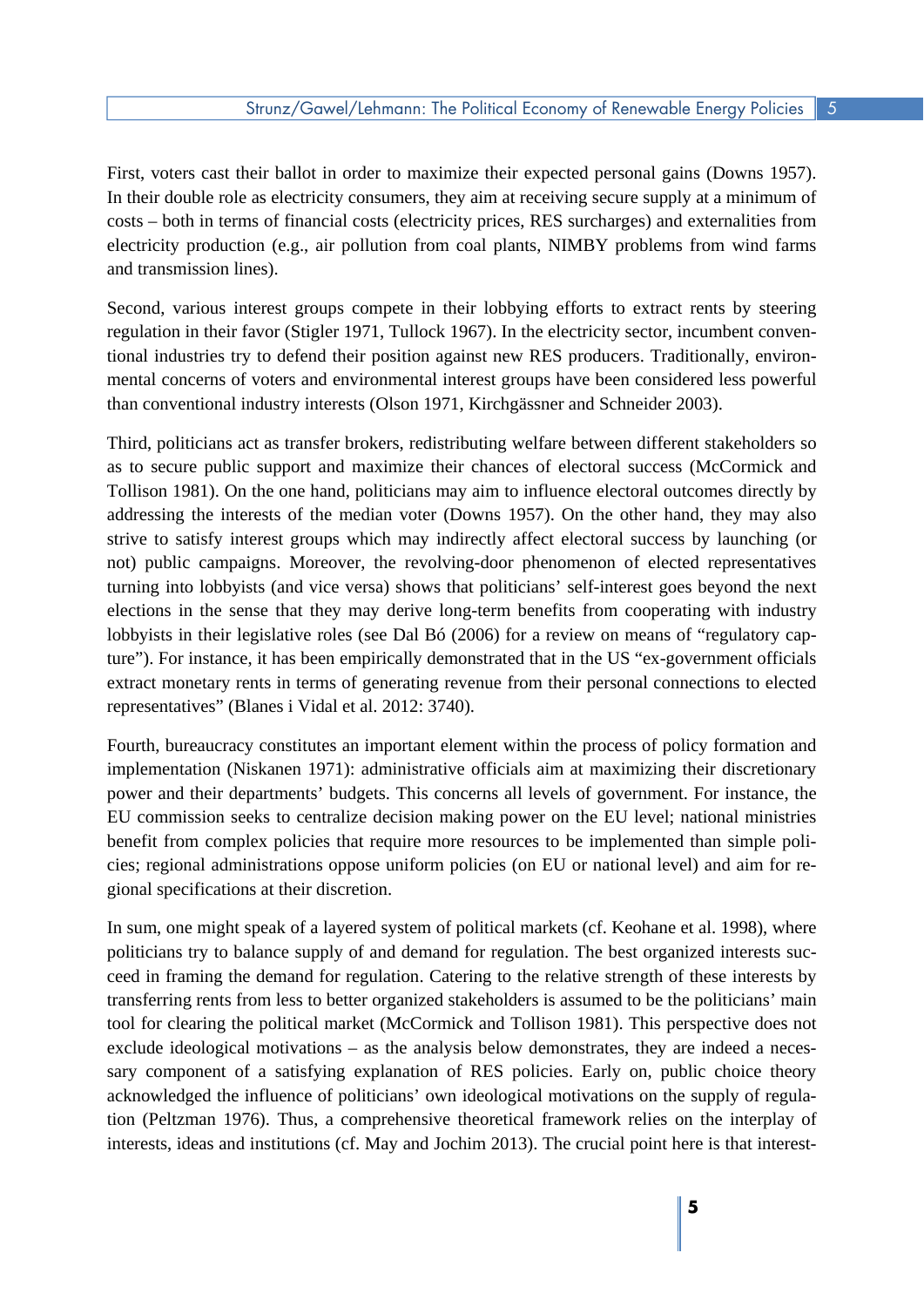based and ideologically motivated behavior are not mutually exclusive categories of action. Ra- ther, they are constantly interacting, leaving an institutional imprint, which, in turn, feeds back promoting the public interest. into motives and interests. Furthermore, some specific argument may be both interest-based and ideologically motivated: in particular, rent-seeking might be framed (cynically: disguised) as

 choice perspective also emphasizes the rents generated by RES policies. Similar (and partly iden- tical) to the "carbon pork barrel" created through climate change mitigation policies (Helm 2010), active support for RES adds a further possibility to distribute rents within the energy sec- RES amounted to about 25 billion Euro in 2014 (BMWi 2014) and the energy sector exhibits a long corporatist tradition (Radkau 2008). long corporatist tradition (Radkau 2008).<br>Accordingly, all concerned stakeholders can be expected to seek these rents: RES producers aim Let us apply this framework to the case of RES policies. The presumption is that RES policies are not only a matter of ideology, but also a source of material costs and benefits. While environmental values importantly contributed to the introduction and fostering of RES policies, the public tor. The latter is often characterized by high financial turnover and cosy relations between the state and the corporate world. In Germany, for instance, the remunerations for electricity from

sumers seek to minimize their electricity bill by preventing RES surcharges on electricity prices; ticians and administrative officials on all levels of government aim at concentrating decision for generous subventions; conventional utilities try to either stop RES deployment or redirect subventions in their favor; voters would like to become *prosumers*, by producing RES-generated electricity on their rooftops or in their yards so as to receive RES subventions; furthermore, conpoliticians need to broker all these interests by balancing or redistributing welfare between all stakeholders in a way that helps them win elections and maintain public support; moreover, polimaking power at their discretion.

 ed in establishing and fostering RES policies in the EU and in Germany more particular. In the following, we analyze in detail how ideological motivations and material interests interact-

# **3. RES Policies in Germany and the EU**

### **3.1 How could effective RES policies be implemented?**

#### *Initial hurdles*

 sion partly focuses on Germany to provide more illustrating details) seems puzzling: after all, the opposition of well-organized interest groups from the conventional electricity producers can be That RES policies have become widespread in the EU (as outlined above, the following discusconsidered substantial. In Germany, conventional utilities have for several decades been benefitting from various subsidies such as nuclear research grants and support policies for coal mining that amount to a fictitious "fossil-nuclear" premium of up to 10  $\epsilon$  cent per kWh (cf. Küchler and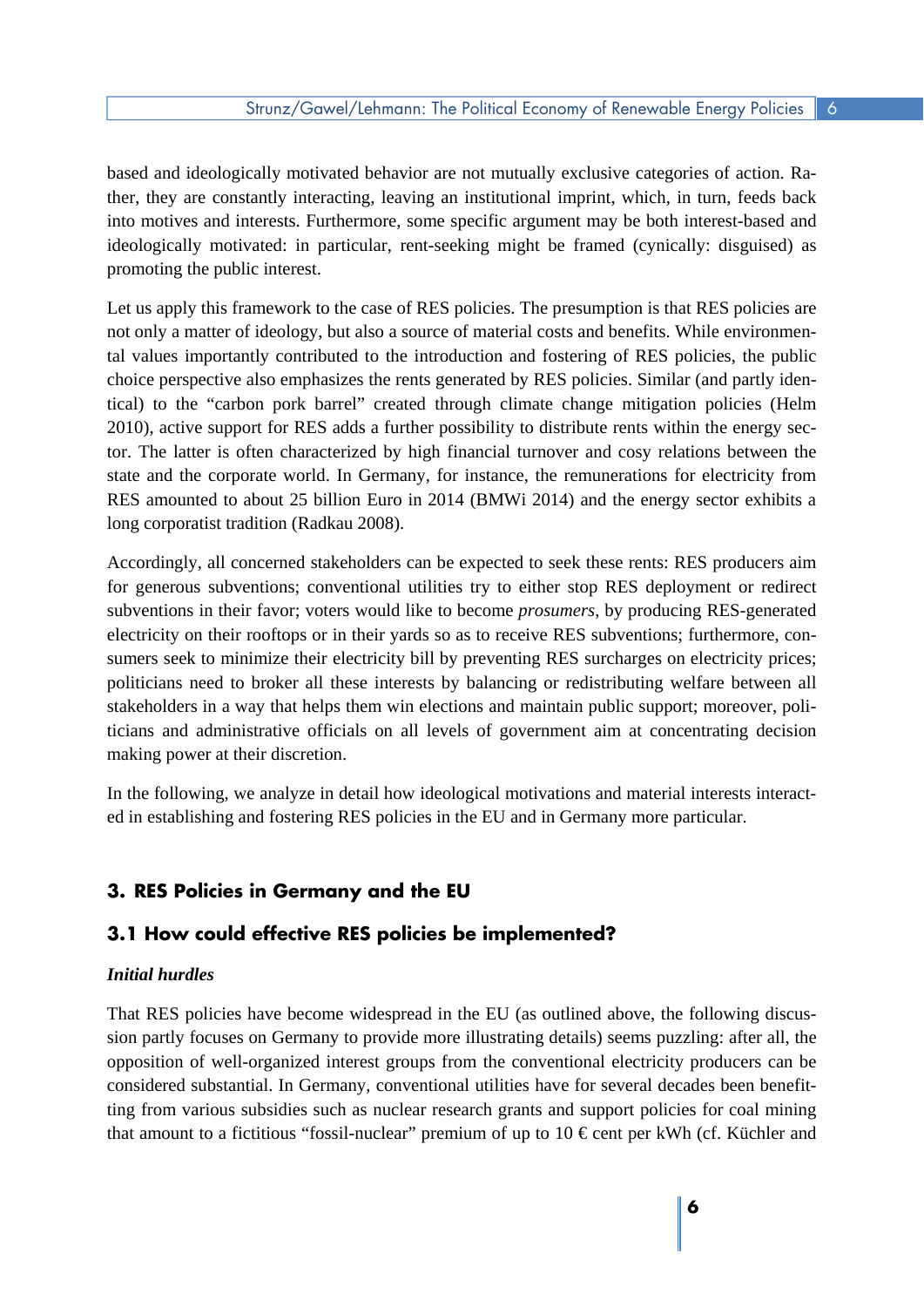tion and grids but also enabled market stabilization via company mergers: in 2007, a national oligopoly (the "big four") still accounted for 85% of electricity production in Germany Meyer 2012). The conventional utilities effectively split up the electricity market among themselves via vertically integrated regional monopolies (i.e., both production and transmission infrastructure). The EU electricity market liberalization in the 1990s brought unbundling of produc-(Monopolkommission 2013: 72).

 bying strategy in the energy sector (Sühlsen and Hisschemöller 2014) – and such particularly close ties between utilities and decision makers are widely acknowledged (cf. Radkau 2008). be in danger. This economic dominance involved considerable political leverage. The regular and personal maintenance of contacts between lobbyists and politicians is regarded as the most successful lob-This also includes revolving door phenomena: for instance, Werner Müller served as a Minister for Economics and Technology under the first Cabinet of Chancellor Gerhard Schröder (1998 2002), while holding high-level jobs in the electricity industry beforehand and afterwards. In general, the "big four" disposed of implicit "blackmailing potential" in that they suggested negative consequences for employment and security of supply in case their dominant position might

 Furthermore, RES policies had a difficult starting position from an economic point of view – first as regards the caveats from many neoclassical economists who contend that emissions trading is tablished electricity markets. the only justified, externality-based intervention into electricity production (cf. Fankhauser et al. 2011), second as regards the high costs of novel technologies far from being competitive on es-

#### *Backwardness as a political advantage*

 terms that became an advantage in the political arena. RES were underestimated as harmless niche technologies, which could not realistically hope to contribute significantly to electricity geographical perspective (such as Norway's hydro power potential). Thus, the introduction of the first RES support policy in Germany in 1991 might be understood as a primarily symbolic act: support schemes as mostly harmless in comparison to stringent restrictions on emissions (Vossler 2014). For the same reason, RES policies were attractive from a political point of view: by posi-As it turned out, however, it was the very initial backwardness of RES in economic and lobbying supply in industrialized countries<sup>2</sup> that are not blessed with some particular RES potential from a RES policies were welcome in that they communicated environmental concern, both towards the growing domestic environmental movement and green electorate (the Green party had entered the German parliament for the first time in 1983) and the international arena (UN Summit on Sustainability in Rio de Janeiro 1992). In the beginning, such a negligent treatment of RES appeared justified since RES shares remained low and had only negligible effects on electricity markets in terms of power price increase during the 1990s. Moreover, the incumbent utilities perceived RES

<sup>&</sup>lt;sup>2</sup> In a now-famous ad placed in several newspapers German utilities claimed in 1993 that, even in the long run, RES could not provide more than 4% of overall electricity supply (German utilities 1993).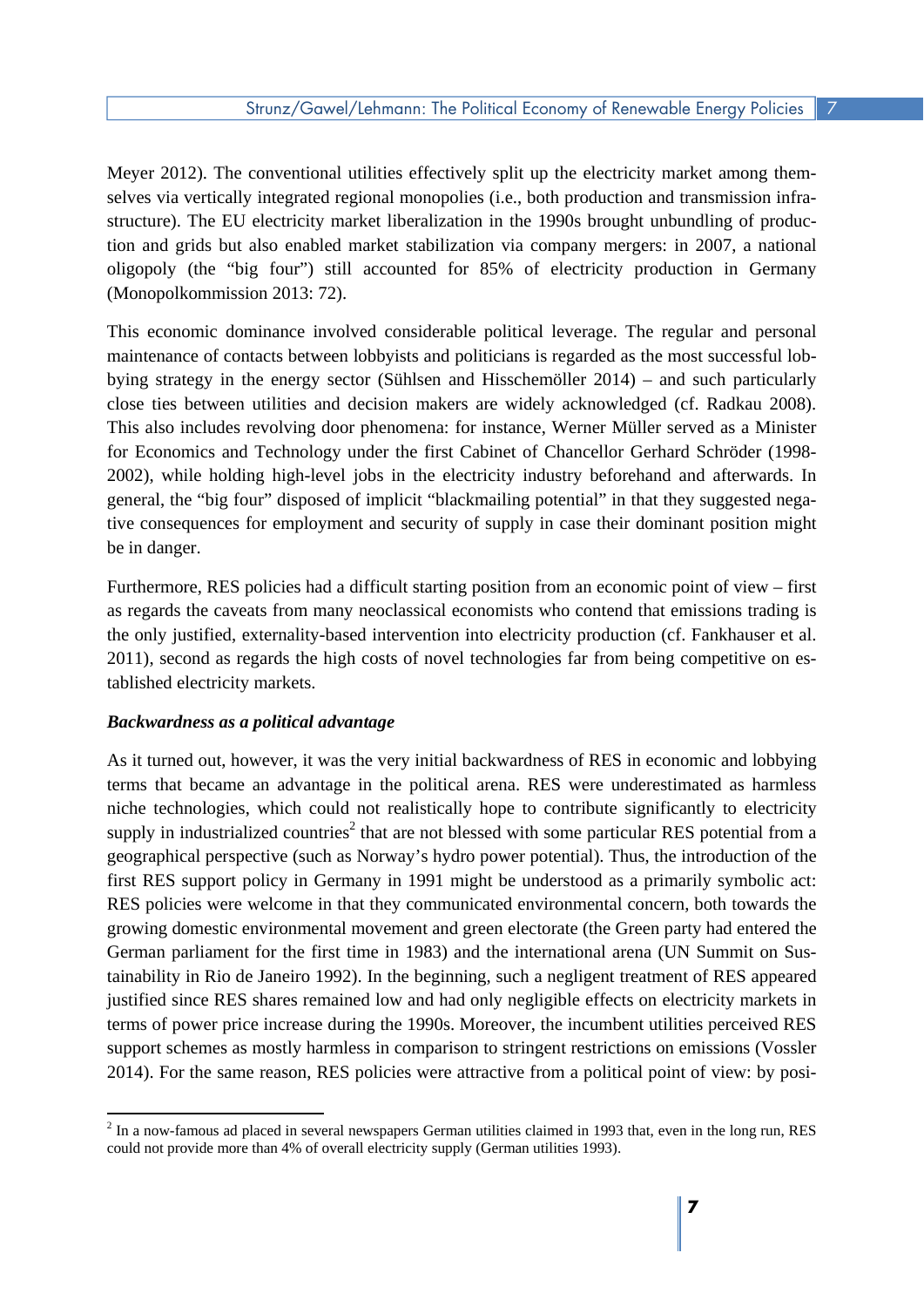islators could circumvent the opposition of well-organized conventional industry groups. tively supporting RES (and thus bringing spending power to the benefitting sectors at public burden) rather than taxing fossil resources (and thus cutting rents for powerful pressure groups), leg-

 2008) and technological development. This provided fertile ground for policies that could be in- trial production – and corresponding rents on international technology markets. In particular, Furthermore, the German economy takes pride in its long tradition of engineering (cf. Radkau terpreted as extending the trademark "Made in Germany"<sup>3</sup> to another area of cutting-edge indus economic challenges of the reunification for Eastern Germany called for regional industrial policies. So in a way RES support seemed to serve all interests well.

 Crucially, the extension of the RES support scheme in 2000 contributed to relative price changes (for PV generation costs have been reduced by more than 20% with each doubling of installed capacity in the past two decades, see, e.g., IRENA (2012)) that structurally altered the electricity sector more than most people had expected. In particular, the fossil-nuclear electricity monopoly realized too late the significant threat which RES policies posed for their dominant position.

#### *Creation of renewables constituencies*

 As a consequence of the effective RES support scheme (cf. Section 3.3 for a detailed analysis of creased from 7% in 2000 to 27.8% in 2014 (BDEW 2015: 15). In other words, the share of RES quadrupled in roughly one and a half decades. Importantly, RES production capacities are pre- were owned by private persons, 11% by farmers, 14% by project managers, 13% by banks and and owned only 5% of RES installations. Thus, the rising share of RES directly reduced the big creased photovoltaic (PV) feed-in around peak-load times crowds out conventional peak power crease by more than 25% for existing coal-power plants and more than 30% for new gas plants specific instrument design), the share of gross electricity consumption generated by RES indominantly owned by new players: in 2012 (Trendresearch, 2013), 35% of all RES installations funds, and 14% by businesses. In contrast, the "big four" had only reluctantly invested in RES four's market shares. Moreover, there are technology-specific effects of RES deployment that compromise the conventional utilities' profitability: The so-called "merit order effect" – inplants – leads to decreasing profits for the conventional utilities. For instance, current expansion trajectories for German PV imply that conventional plants have to cope with dramatically lower contribution margins: the proportion of sales contributing to cover fixed costs is expected to de-(Bode and Groscurth, 2011: 105).

 In theory, this reduction of rents for incumbent power generator should have led to more opposi- tion against (the continuation of) RES support schemes. However, the economic and technologi- cal structural change towards more decentralized, small-scale energy production also reduced the fossil-nuclear oligopoly's political leverage. In formal terms, one might interpret the firm establishment of RES-interests on the political agenda as a non-linear regime shift/equilibrium switch

<sup>&</sup>lt;sup>3</sup> Compare the slogan "Vorsprung durch Technik", internationally used by one German car manufacturer - making its point by *not* translating the slogan.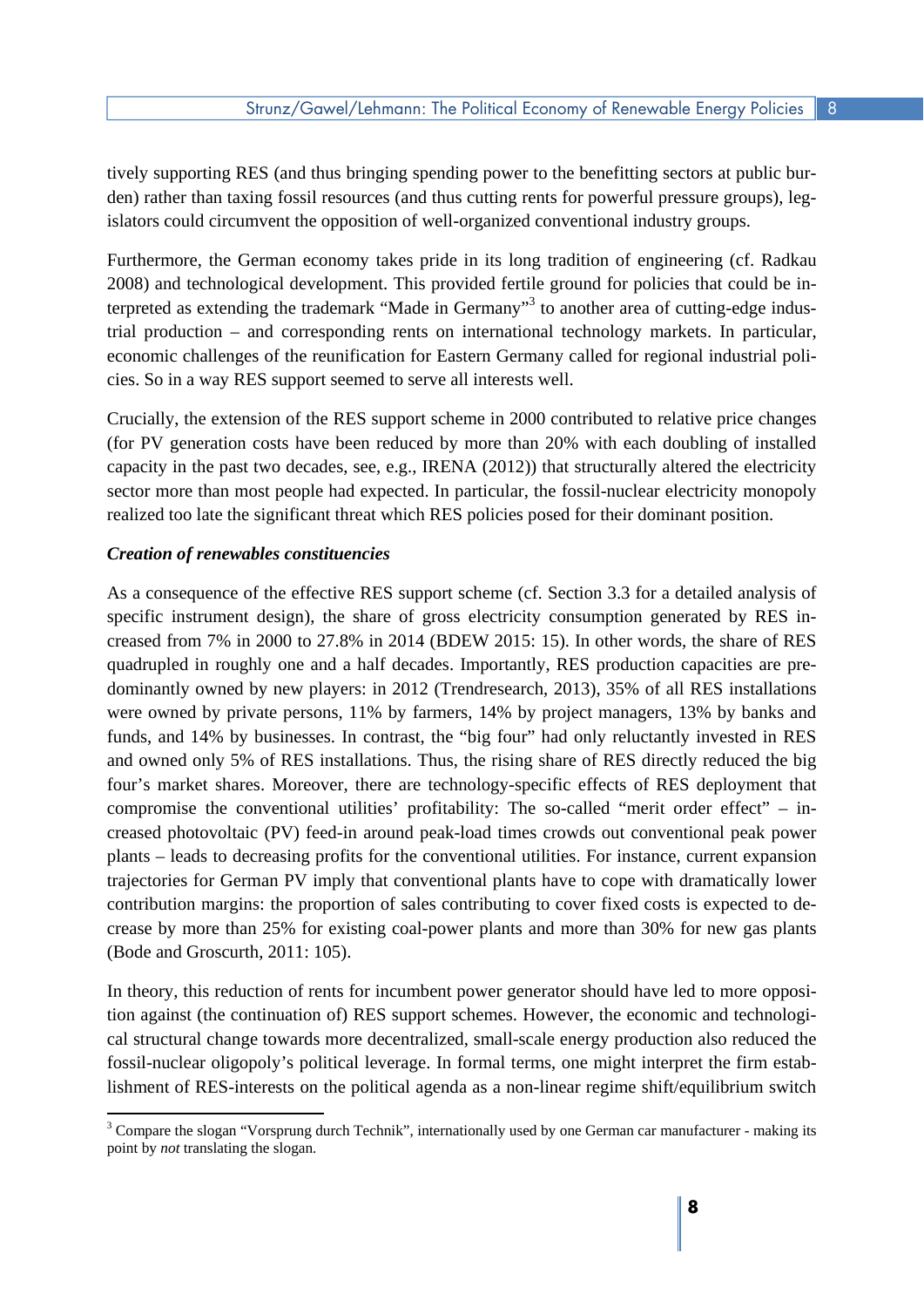support for RES within conservative constituencies (Strunz 2014). RES policies distribute sizea of Lower Bavaria in 2011 received a net surplus of almost 450 million Euro through PVdue to positive feedbacks and self-stabilization processes (Müller 2015, Strunz 2014). More specifically, the traditional conservative support for fossil-nuclear interests was eroded by bottom-up ble rents, thereby creating a large number of beneficiaries, particularly in traditionally conservative areas in Southern Germany that are well suited for PV installations. For instance, the region remunerations (Growitsch et al. 2015: 82).

#### *Renewable policy as a part of mainstream politics*

 Along with the rapid increase of RES deployment, the *Energiewende* narrative of almost full RES-supply by 2050 – originating from the left-alternative fringe of German politics – percolated the whole political spectrum. Important steps in this development were taken by the conservative over 80% RES supply by 2050 (while reasserting the necessity of nuclear power as a "bridging of phasing out nuclear power by 2022 – possibly because she feared that the disaster had altered coalition under Chancellor Merkel, first in 2010, when it adopted an energy concept aiming at technology") and subsequently in 2011, when the Fukushima disaster lead to Merkel's decision the median voter's preferences as to the use of nuclear power.

 Meanwhile, the RES industry established itself – both in geographic terms as regional industrial emerged. As a result, the RES industry's vested interests are increasingly powerful: First, the RES industry can claim that any weakening of RES policies would endanger green jobs and threaten the overall reputation of Germany as a technological frontrunner and nation of engineers. above, the overall vision of the *Energiewende* has conquered the mainstream of German politics and the question *if* it is possible and desirable to rebuild electricity supply purely on RES has hotspots, and in political terms as an agenda setter. For instance, around Bitterfeld, a town in Eastern Germany, the so-called "solar valley" with considerable production facilities for PV cells Second, vested interests may be framed via the common good *Energiewende*. As described been displaced by specific questions *how* to achieve that goal. Hence, political entrepreneurs in Germany highly have to fear reputational loss in case of being blamed for a failure of the *Energiewende*. For instance, opposition to altered RES-support regulations is regularly marketed as a warning for politicians not to "choke" the transition process (BEE 2013, see also Section 3.3).

 RES policies: the EU Commission and the German states (*Bundesländer*). The Commission cur- rently frames the overall European debate on the future of RES, thereby contributing to specific port scheme in their favor. In the following, the analysis investigates the characteristics of nation- al RES-support within the multi-level governance system. Besides national politicians and interest groups there are additional players influencing national policy innovations in Germany (cf. Tews 2014). Since regional redistribution through RES remunerations is significant (cf. Growitsch et al. 2015), the *Bundesländer* aim at influencing the sup-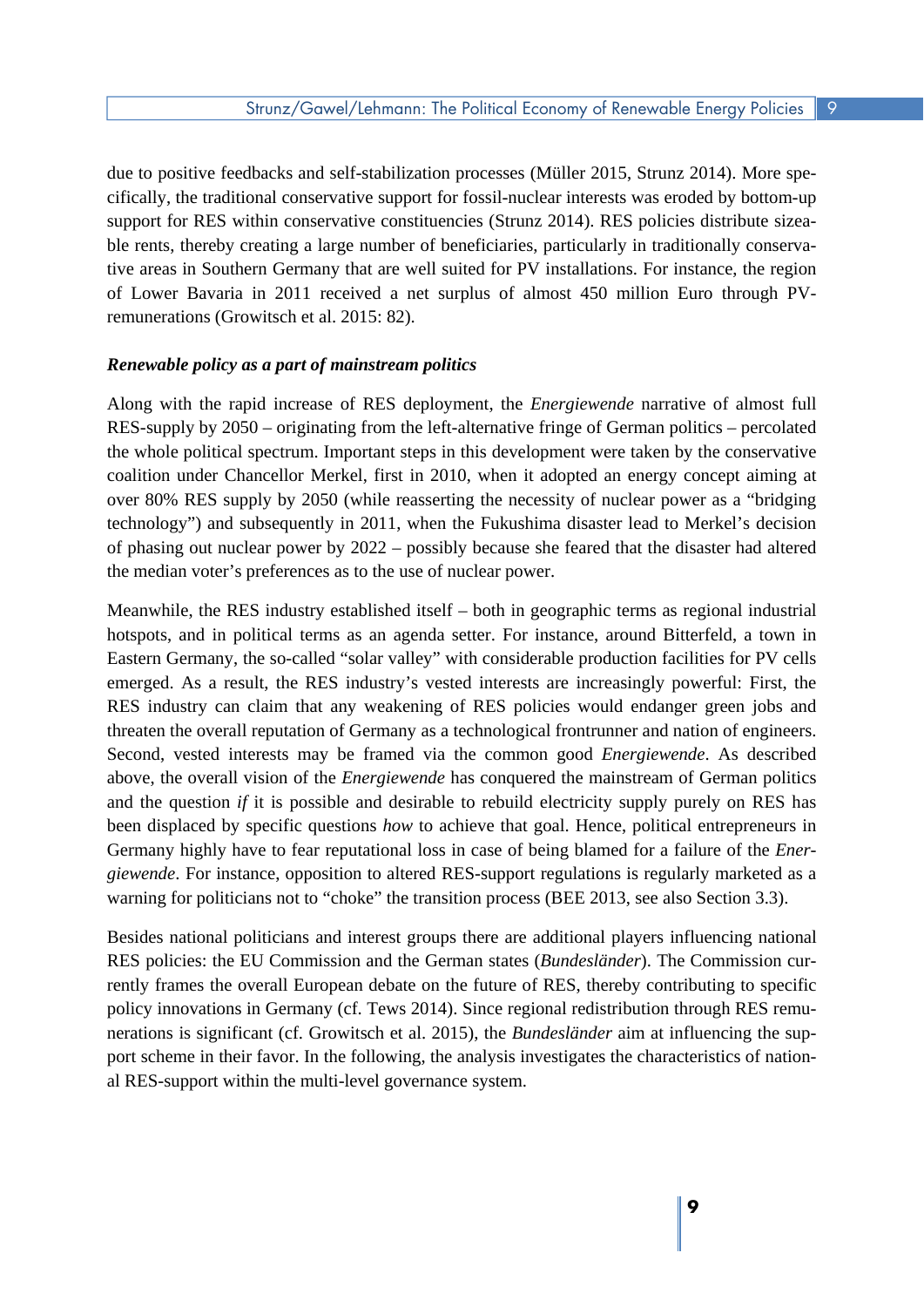# **3.2 Fragmented RES policies**

#### *Energy policy: a European or a national matter?*

 In a way, the question who may distribute energy-related rents is at the heart of the European integration project. The *European Coal and Steel Community*, the forerunner of the EU, was founded in 1951 so as to prevent future conflicts between Germany and its Western neighbors. This main objective has been fully accomplished. European integration has advanced to a degree other hand: who possesses discretionary decision-making power over energy policy? where the important energy-related cleavage lies between the supranational institutions (Commission and Parliament) one the one hand and national governments and bureaucracies on the

 aim at maximizing their influence by centralizing policy-making in Brussels/Strasbourg (see be- to have this lever transferred to the EU level. In particular, Member States' politicians are incen-In line with the presumptions of Public Choice theory, the EU Commission and EU Parliament low). Sure enough, Member States would rather continue to allocate energy rents themselves than tivized to reject the free allocation of energy production capacities around the EU in order to prevent potentially disruptive change in national industry structures and to serve domestic rentseeking pressure groups (cf. Gawel et al. 2014b, Strunz et al. 2015).

 2009, for the first time grants the Commission explicit competencies in energy policy (Article proaches such as persuasion, agenda setting and moderating national cooperation (cf. Callies and Hey 2013), the Commission's strongest weapons relate to the objective of a common market, ronmental issues have been directly linked to the energy sector since the 1980s, for instance as meticulously preserved their formal sovereignty over energy policy within the Lisbon treaty: Any measures taken by the EU "shall not affect a Member State's right to determine the conditions for The legal development mirrors this conflict of interest. While the Lisbon treaty, in force since 194 TFEU), indirect influence on the Member States has a longer tradition: Next to soft apwhich all Member States have committed themselves to establish (see below). In addition, enviregards harmonization of emission standards. Against this backdrop, the Member States have exploiting its energy resources, its choice between different energy sources and the general structure of its energy supply" (Article 194(2) TFEU).

 depth proceedings to investigate whether specific provisions of Germany's RES Act (see also ence and competences (cf. Gawel and Strunz 2014; Marr 2014): Since the EU Commission has no European RES instrument at its disposal, the Commission's strategy consists of steering It is no wonder, then, that EU regulations such as the electricity market directive (2009/72/EC) or guidelines for state aid on environmental protection and energy (2014/C 200/01), increasingly collide with Member States' RES policies. For instance, in 2014 the EU Commission opened in-Section 3.3) distort competition and trade between Member States. Leaving legal considerations on the correctness of these charges aside (cf. von Unger 2014), they reveal a struggle over influ-Member States' policies and eliminating possible obstacles towards the common market. Thus, the RES directive (2009/28/EC) obliged all Member States to devise national action plans to ac-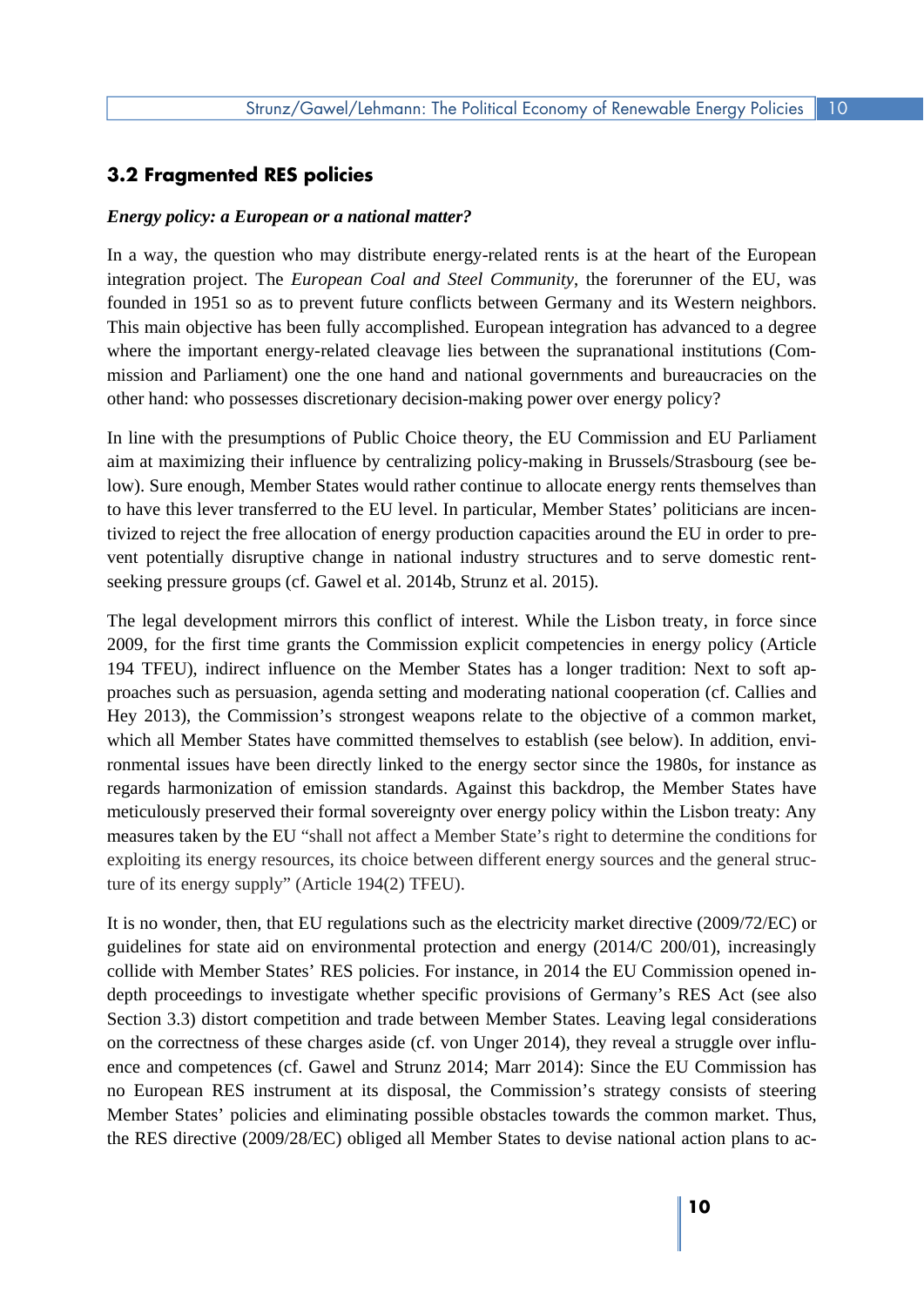aid on environmental protection and energy (2014/C 200/01) demonstrate how the Commission aims to align national policies on a very specific policy pathway (i.e., tender schemes as the only come argument for "Europeanizing" energy policy (Gawel et al. 2014b, Strunz et al. 2015). cord with the overall 20-20-20 goals of EU climate and energy policy. Recent guidelines for state legitimate form of RES support). In fact, the genesis of previous RES directives has been interpreted as failed attempts of the Commission to make all Member States adopting specific RES policies (Jacobs 2012: 25ff.). Furthermore, potential economic benefits of harmonized approaches on RES deployment on a European level (e.g., Unteutsch and Lindenberger 2014) are a wel-

 polished image of Europe as an international forerunner in climate and energy policy, where main competences are situated with Brussels and Strasbourg. National bureaucracies and politicians, however, oppose any sovereignty transfer in this respect: not only would they lose direct decision making power, but also are they wary of the expected consequences of rigorous "Europeaniza- tion" of ambitious climate and energy policy: production-cost based allocation of energy infra- structure around the EU, regardless of any national considerations, would entail a major redistri- making power over energy policy is coveted as discretion over rents. In general, the conflict of interest might be summarized as follows: the EU Commission desires a bution of rents (e.g., relocation of solar power from Central to Southern Europe, accelerated dismantling of coal power in Eastern Europe). So, beyond the mere ability to decide, decision-

#### *Fragmentation within the Member States*

 for sub-national fragmentation. In other words, the conflict of interest about discretionary distri- the following, the example of Germany's federally organized polity provides some insights on as France, there might exist comparatively less leeway to do so). The same motives that keep RES policies fragmented across EU Member States yield incentives bution of rents replicates itself on lower levels. The difference, of course, consists in the national administrations disposing of the most important legislative powers; consequently, instead of explicit struggles about competences, conflicts, therefore, might manifest in more implicit ways. In how sub-national jurisdictions try to maximize their influence (in more centralized polities such

 The German states, the *Bundesländer*, have a traditionally strong standing. As regards the distri- bution of competences between federal and state level, a functional differentiation has been ob- are devised and implemented on a federal level, the states exert their influence in several ways: First, the *Bundesrat*, the second legislative chamber on national level, directly contributes to the legislative process. Second, planning law on state and communal level crucially affects the spatial served (von Beyme 2010). That is, while the federal level possesses crucial legislative competences, the states have considerable administrative and budgetary powers. Although RES policies allocation of RES-related infrastructure especially for wind power. Third, the *Bundesländer* as well as municipalities may set up individual RES targets and policies, in addition to the federal ones.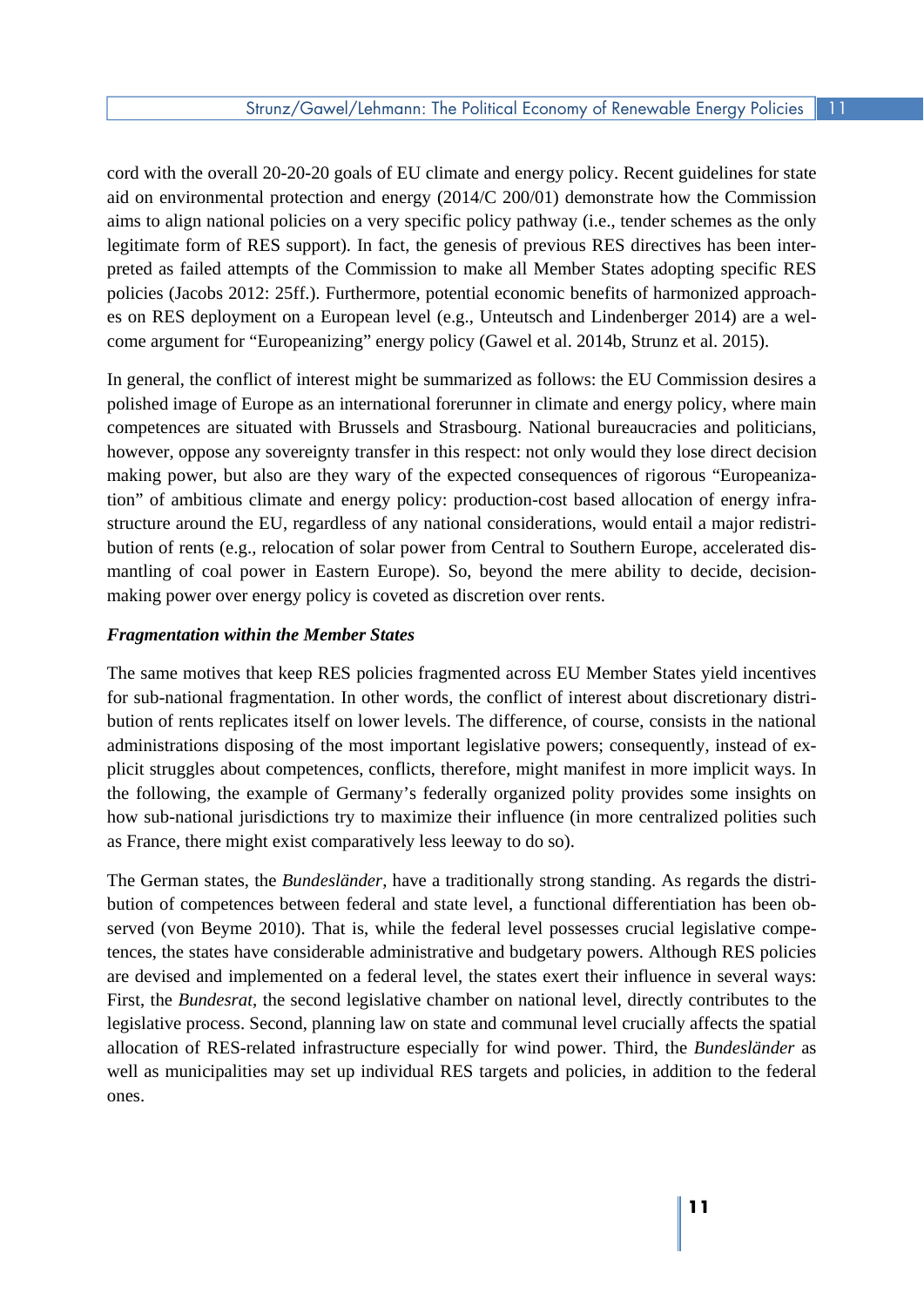The first point, states' influence on the federal legislative process, became very clear during the 2014 reform of the RES Act. In Germany, RES deployment has created a clear regional pattern Hardly surprising, the RES Act reform in 2014 in general had been delayed by the *Länder*, and leading to obvious regional interests of all states to protect "their" particular RES technology. northern opposition against tight caps on onshore wind power expansion (the economic repercussions of which would primarily be borne by industries in Northern Germany<sup>4</sup>) as well as Bavari an opposition against cutting biogas remunerations could be observed. These states' interests made their clear imprint on the final version of the law (Gawel 2014, Gawel and Lehmann 2014). In other words, some *Länder* tried to reap the regional benefits of RES deployment while freeriding on RES subsidies paid for by all German electricity consumers (Gawel and Korte 2015).

with their constituencies – regardless of their parties' national allegiances or even in explicit em ern Germany. Both initiatives were barely (if at all) concealed efforts to capitalize on local The second issue is best illustrated by the states' prime ministers attempts to increase popularity phasis of their putting regional over national interests. For instance, the Bavarian prime minister in 2014 initiated a strong administrative restriction to the installation of new wind turbines and questioned the necessity of (previously agreed upon) transmission lines from Northern to South-NIMBY-protests against new wind parks or new transmission lines (cf. Hecking 2015).

 The third issue relates to municipal and state-level plans for an "energy transition from below". Electricity cooperatives and plans for regional autarky would foster the decentralization of the would increasingly be redirected towards individuals. This "thousand flowers" vision of climate and energy policy (cf. Foxon 2013) creates, in practice, new politico-economic problems (Gawel ble but since access to the grid is a 0/1 issue, any "part-time reliance on the grid" would raise the issue of free-riding on systemic services. Furthermore, regional and state expansion targets do not 2015). In consequence, fragmented local or state activities may not be desirable from a systemic overall transition process (Tews 2014). By transforming consumers into *pro*sumers (either through RES-production on household-scale or by participating in local cooperatives), rents and Korte 2015): for instance, complete electricity-autarky may often not be economically sensimatch and there is no overall coordination of small-scale initiatives (the sixteen RES targets of the *Bundesländer* add up to a higher number than the federal expansion target, see also Ohlhorst perspective.

# **3.3 Explaining the specific design of RES instruments**

 Having addressed the establishment of RES policies as well as their persistently fragmented position within the EU's system of multilevel governance, we now turn to more specific issues of instrument design and development. The concrete implementation of RES policies, compounded by the continuous need to adapt policies to novel challenges – also termed "compulsive policy-

<sup>&</sup>lt;sup>4</sup> Two of the top three suppliers of wind turbines for the German market are situated in Northern Germany (Enercon in Aurich, Senvion in Hamburg), the third is located in Denmark (Vestas).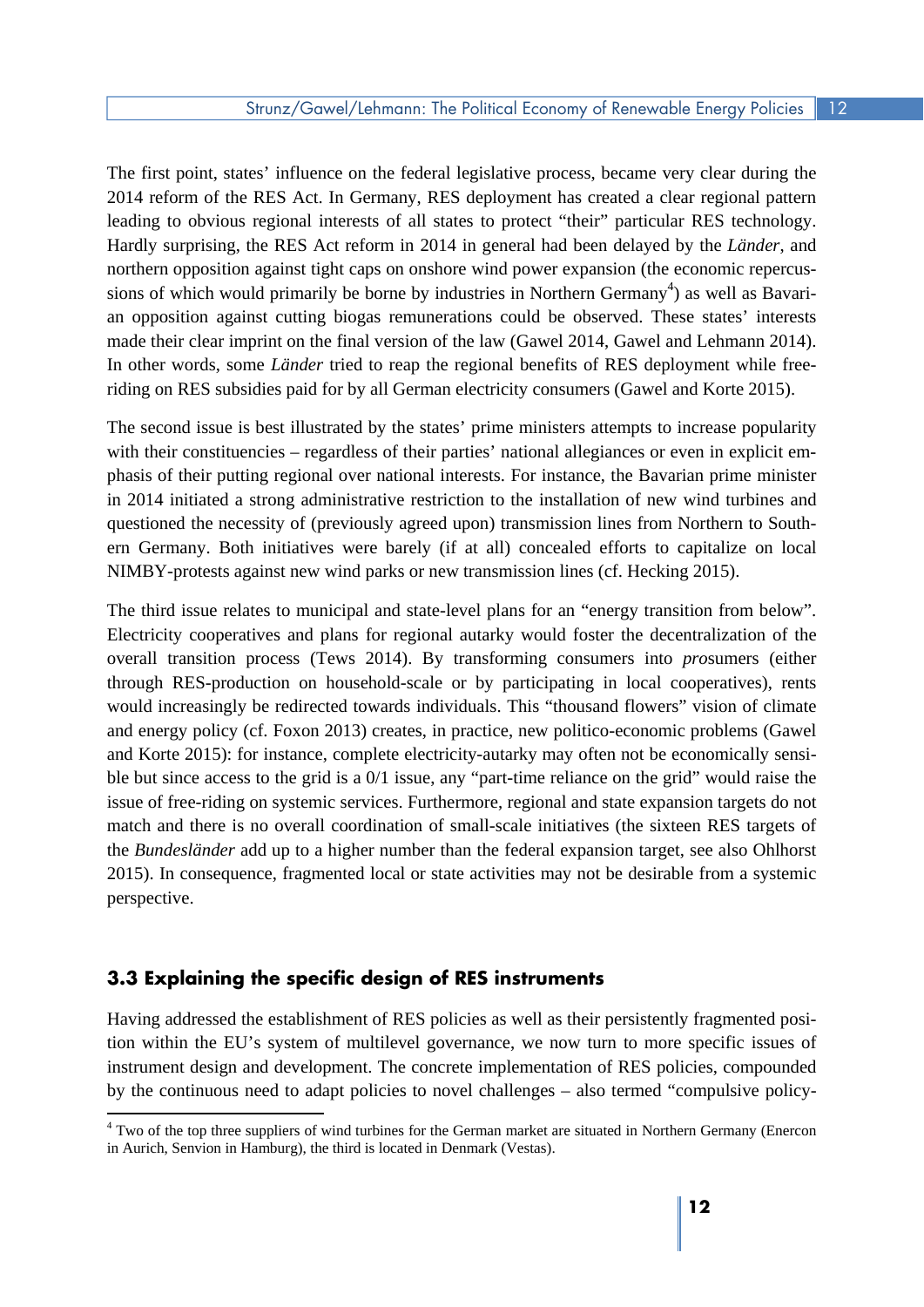making" (Hoppmann et al. 2014), involves repeated choices: e.g., which degree of exposure to so on. In the following, we will give an overview on the EU but again focus on the German exmarket risks? which remuneration mechanism? which degree of technology differentiation? and ample.

#### *Basic design options for RES support instruments*

 quota scheme and 3 a tender scheme (res-legal.eu). In other words, some Member States had adopted a hybrid of several support instruments. The development over time shows three clear ing since 2005. From a public choice perspective these trends align well with changing constella- tions regarding the perceived public importance of issues. In the beginning, RES were "harmless" niche technologies (cf. Section 3.1) that seemed to deserve very generous support without thereby ment of conventional electricity inducing further cost reductions. As a result, RES could no long- er credibly claim to be niche technologies and power price impacts could no longer be neglected. up (e.g., Kopp et al. 2012, Winkler and Altmann 2012). The EU Commission has seized this op- portunity to cover up their interest in becoming a genuine energy policy player by referring to the tion of RES. For instance, the EU Commission's latest state aid guidelines (2014/C 200/01) aim In 2014, of the 28 EU Member States 17 had adopted a feed-in tariff, 10 a feed-in premium, 6 a trends (Kitzing et al. 2012): while the number of feed-in tariffs peaked in 2010, the number of feed-in premiums is continuously increasing and the number of quota schemes has been stagnatendangering fossil-nuclear dominance or affecting power consumption by significant price increases. A combination of guaranteed tariffs and prioritized feed-in (as well as a surcharge-based financing – see below), that was adopted in most Member States, therefore, implied a most convenient support scheme. Yet, as Müller (2015: 116 ff.) argues, feed-in tariffs have regularly overestimated production costs of RES, thereby giving rise to self-reinforcing dynamics to the detri-Against this background, an ongoing debate on market and system integration of RES has come principles of the single market and the advantages of EU-wide competition and market integraat increasing the market pressure on RES and lead Member States away from feed-in tariffs towards premium schemes and tenders. Thus, the recent introduction of "prototype PV tenders" in Germany fits this trend.

 At the same time, there is another basic feature of RES policies, which the beneficiaries have, so the regions where respective plants are situated. So in order not to further curb all other industries and regions a continued reliance on technology differentiation seems likely and is, up to now, far, defended rather successfully: an elevated degree of technology differentiation caters to the diverse vested interests of industries and regions. For instance, in 2011 there were 128.000 jobs within Germany's PV industry (BSW Solar, cited in Hoppmann et al. 2014: 1430); a technology neutral RES scheme would benefit only the least costly RES, that is, onshore wind power, and inherent part of German RES policy.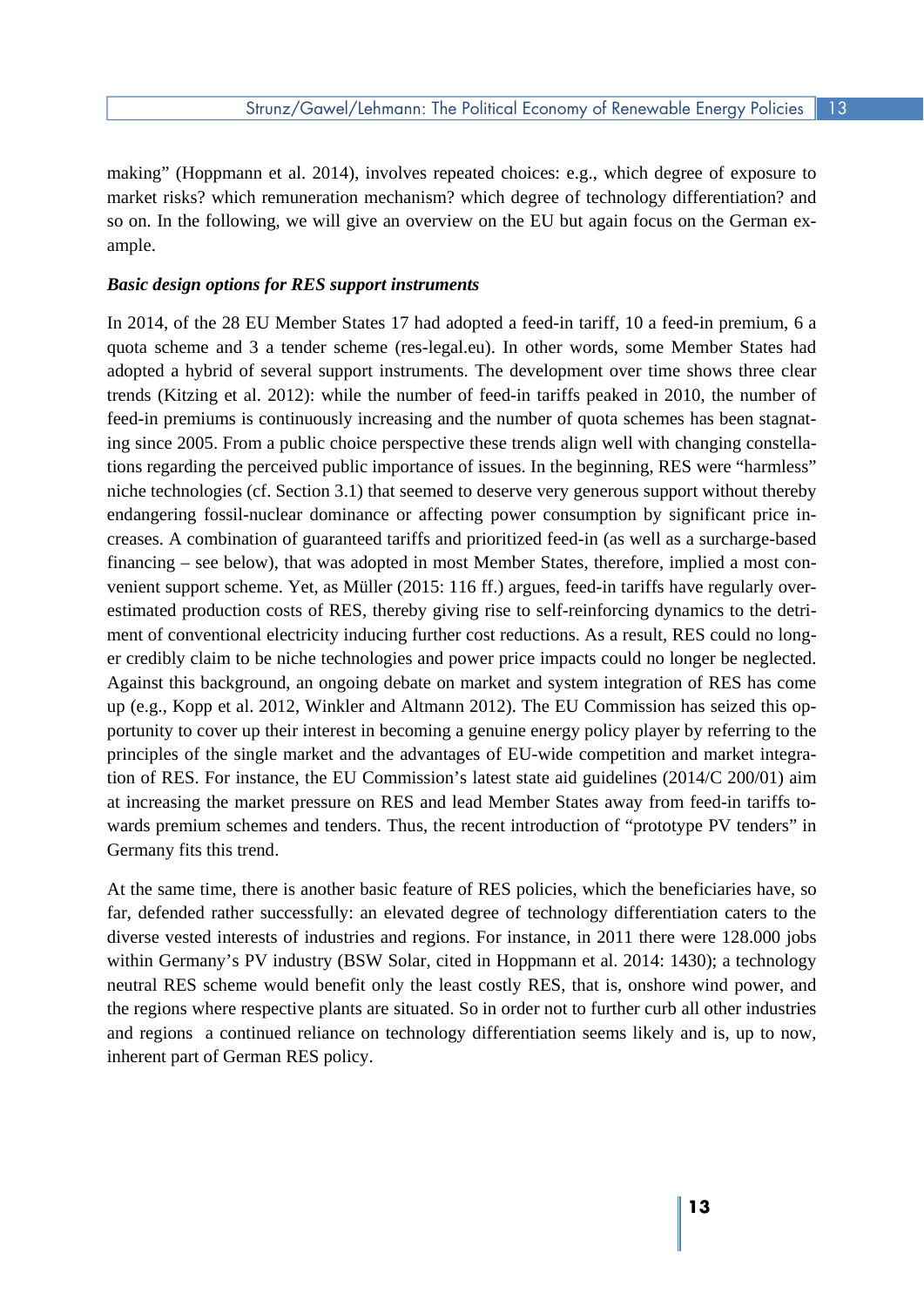#### *Cost and financing aspects of RES support*

 Accordingly, politicians aim to distribute costs in a way that minimizes stakeholder protest. Most convenient in this respect seems financing RES support through general tax systems (in favor of budgets.<sup>5</sup> However, this pathway is clearly ruled out by EU state aid regulations, as repeated legal disputes demonstrate (cf. Gawel and Strunz 2014). In consequence, RES support schemes in the EU are funded through levies on retail electricity prices. Financing of RES support policies is a natural leverage point for lobbying from all stakeholders. this model: Grösche and Schröder 2015) as this enables "hiding" the costs of RES within federal

 The specific regulations of Germany's RES Act nicely illustrate how lobbying from interest groups affect the actual design of such RES levies. Well-organized interest groups of the energy- intensive industry succeeded in effectively shifting the financial burden to less organized electric- ity consumers, that is, households and small businesses. The official narrative reads that those competition". Also, these exemptions increased over time, public discussions on the need to order effect yields decreasing spot market prices for electricity due to increased RES supply – dred million € per year (Küchler and Reuster 2012). In principle, all consumers might gain from RES yields a sizeable consumer surplus if costs are evenly borne by all consumers. However, the branches of industry which are exposed to highly competitive international markets should be allowed to pay reduced RES-levies. In practice, energy-intensive industries are granted very generous exemptions, which cannot be meaningfully justified by "high exposure to international make eligibility criteria more restrictive notwithstanding (cf. Gawel and Klassert 2013). As a result, energy-intensive industries may even financially profit from RES deployment: the meritparticularly during (previously) peak price times. Now some energy-intensive industries find themselves in the comfortable position of paying sharply reduced RES levies while benefitting from the merit-order effect – by some estimates, the financial windfall amounts to several hunincreased RES feed-in: as Hirth and Ueckerdt (2013) demonstrate, subsidized deployment of German example shows how well-organized interest groups may redirect rents onto their balance sheets.

Against the background of rising retail electricity prices, unexpected actors have recently displayed concern for the social repercussions of the energy transition (Gawel et al. 2015). For instance, a think tank, which is financed by the association of electronic and metal industries, has strongly attacked German RES expenses with reference to their social impacts (INSM 2012). Curiously, the same think tank is an outspoken critic of other regulations that aim to redistribute wealth towards low-income groups (e.g., minimum wage, capital and estate taxes) $6$ .

<sup>&</sup>lt;sup>5</sup> A more explicit variant of concealing the costs of RES policies would be to defer them into the future by debt remuneration obligations be transferred into a fund, to be partly covered by debts. However, this proposal met sharp financing RES deployment. For instance, some German politicians proposed that all old contractual RESpublic critique and has not been implemented (Gawel and Lehmann 2014).

<sup>&</sup>lt;sup>6</sup> http://www.insm.de/insm/ueber-die-insm/FAQ.html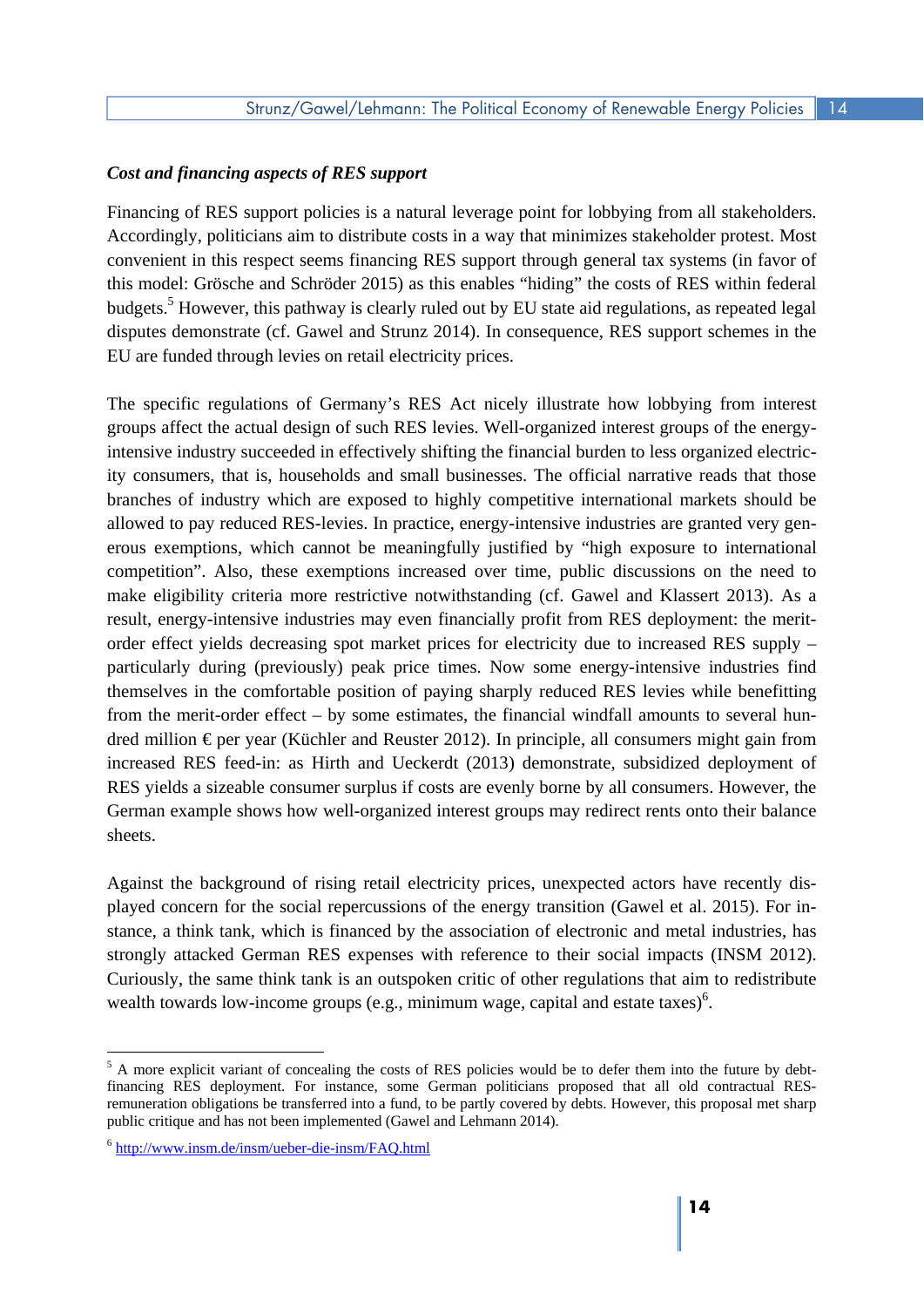#### *Germany's RES Act: status quo and recent discussions*

 The latest version of the German RES Act, including accompanying commentary on how to in- terpret detailed provisions, can amount to 1728 pages (see e.g., Salje 2014). To describe the in- the German legislator was in need of 494 words (2003 when first introduced to German law), 991 words (2012) up to 2388 words in 2014. The degree of differentiation has reached a level where to technologies have already been provided. What is more, the label "feed-in tariff" is, at a closer look, partly misleading. Not only are there several intricate degression schedules following spa- tial and temporal considerations (i.e., specified reductions of the support level), but also do whol- more detailed exposition of the regulations would be far beyond the scope of this paper – and this  *framework caters to the heterogeneous interests involved in the processes of policy formulation*  tribution of rents, in turn, benefits a wider range of interest groups; also, bureaucrats benefit from back to politicians. The buck stops with unorganized electricity consumers who have to bear the dustries' and track railways' privileges with respect to the RES surcharge on power retail prices virtually all aspects of RES support are sub-divided into completely different categories. Slight glimpses into the complex schemes for financing the RES subsidies and differentiation according ly different mechanisms by now complement (or even supersede) the feed-in tariff: premium schemes and prototypes of tendering procedures (Gawel and Purkus 2014; Purkus et al. 2015). A very fact constitutes strong evidence in favor of our main argument here: *a complex regulatory and implementation*. For it enables targeted rent distribution by politicians. Such a targeted disan ever more complex law that requires administrative implementation, monitoring and reporting main financial burden.

 Unfortunately, complex regulations to the benefit of a range of vested interests may give rise to lock-in effects: political adaptive capacity diminishes because systemic needs – such as market integration of RES – collide with the rent-seeking behavior of RES-beneficiaries. For the latter, it ject. In this vein, recent reforms of the RES Act have been decried as "choking" the deployment of RES (e.g., BEE 2013). Although the latest reform was boldly promoted as RES Act "2.0" only – the lowest common denominator to a diverse set of interests and to comply with allegedly is tempting to frame even small policy adjustments as a danger to the overall *Energiewende* pro-(Gabriel 2014), it hardly lived up to this label (Gawel 2014, Gawel and Lehmann 2014). From this paper's perspective, this was to be expected since legislative output reflects a compromise strict European state aid law.

#### **4. Discussion**

 eficiaries has emerged. From a Public Choice perspective, the *Energiewende* narrative reflects a tines that favor RES over conventional electricity. On the one hand, this accelerates the transition By now, Germany's energy transition enjoys broad popular consent and a large field of RES benmix of ideology and rent-seeking – it partly results from solidified vested interests. The political consequence of accordingly shifting political power balances are altered decision-making rou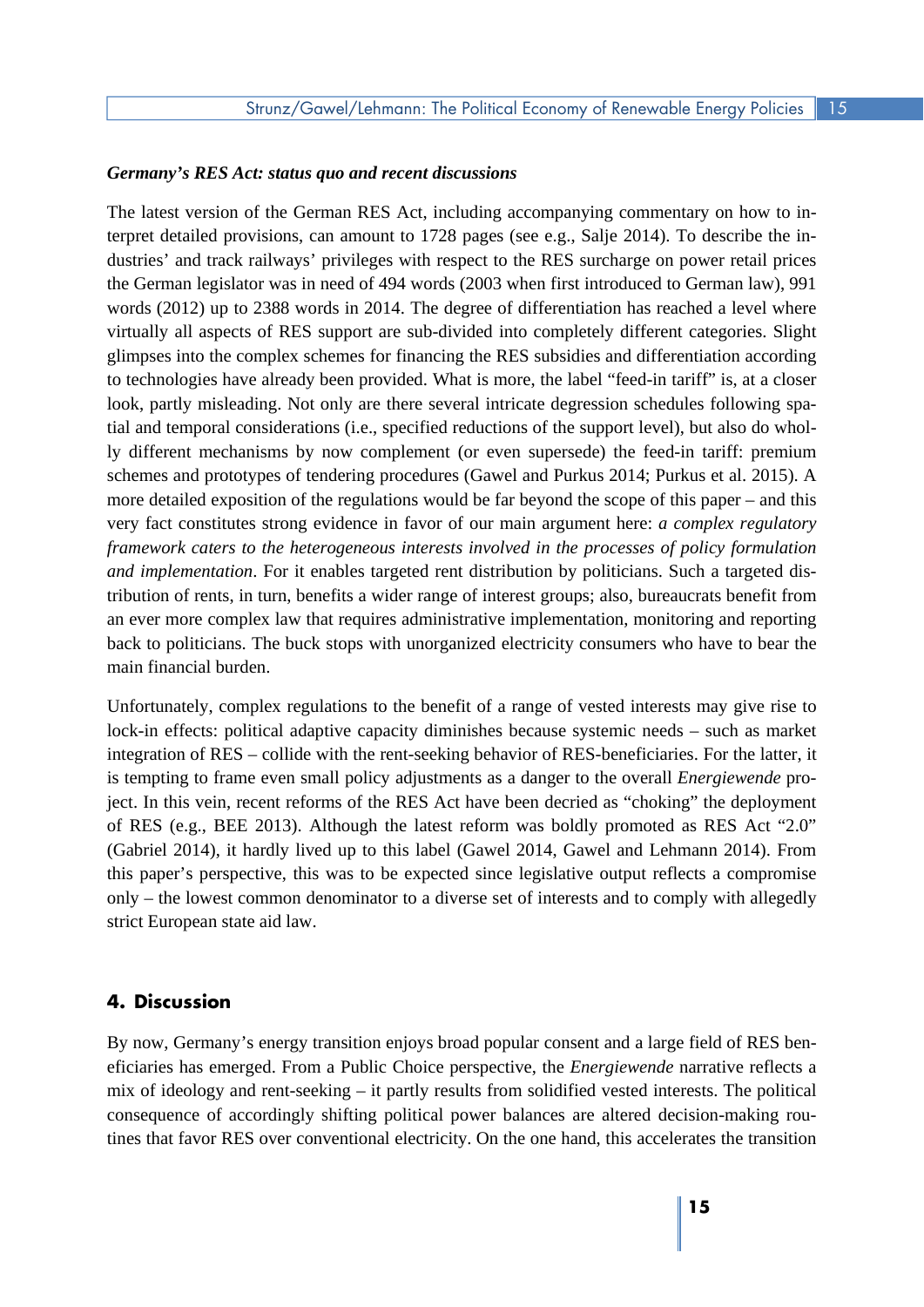long-term transition project implies the challenge of making RES completely independent from tainable power supply at least cost process in the short term by rapidly increasing the deployment of RES. On the other hand, the government support. The danger, then, is a lock-in into particular RES policies and technologies that, while effective in the short run, turn out to be inefficient in the long run in the sense that the upcoming effort to fully integrate RES into power markets and to let them also assume responsibility for power system stability could be hindered by institutional path dependencies provided by policies seeking to serve influential societal interests rather than providing a framework for sus-

 nomic rationality, remains elusive. The EU Emissions Trading Scheme provides striking exam-What lessons does the above analysis provide for political adaptive capacity – how can lock-in effects be actively prevented? Unfortunately, there is no "premium of simplicity" (Helm 2010: 194). The one "robust" policy, immune to lobbying efforts and based on principles of pure ecoples of how vested interests succeed in manipulating even rule-based regulation in their favor by lobbying for and taking advantage of loopholes within the regulatory framework (cf. Spash 2010). In this paper's context this implies that efficiency-oriented calls for a technology-neutral, market-derived or at least uniform RES premium, harmonized on EU-level, are, most likely, futile.

 Given this diagnosis, is there any ground for not despairing in the face of cumulative lobbying efforts? Paradoxically, the very mechanism of interest group competition might give rise to a cases of obvious regulatory capture will meet harsh protests of disadvantaged interest groups. The condition, of course, is a pluralist system of democratic decision making that offers substan- the emergence of RES in the EU has proven that niche actors may develop into equal peers next glimpse of hope. For continuous competition of heterogeneous interests is nothing else than a system of checks and balances. Inefficient policies are under constant justification pressure and tial degrees of transparency and openness to new entrants (both politically and economically). The only criteria of success (in terms of rent-appropriation) then are organizational skill and credible supporting narratives. Two examples from the above analysis underline this argument. First, to incumbent actors. Second, the debate on costs of the energy transition implies that pluralism may keep regulatory capture and rent appropriation in check.

 cal terms. In Germany, this shift might be even more pronounced than in other EU Member port from RES-beneficiaries – who, at the same time, may hide their vested interests under that compromising the efficient long-term transition pathway. In sum, this paper has provided a theoretical explanation for the astonishing success of RES policies in Europe. Underestimated in the beginning, RES policies continuously improved RES' position relative to conventional energies – with structural consequences both in economic and politi-States. As a result, the overall ideological frame of the energy transition now draws strong supumbrella. The challenging task for policy makers will be to balance all these interests without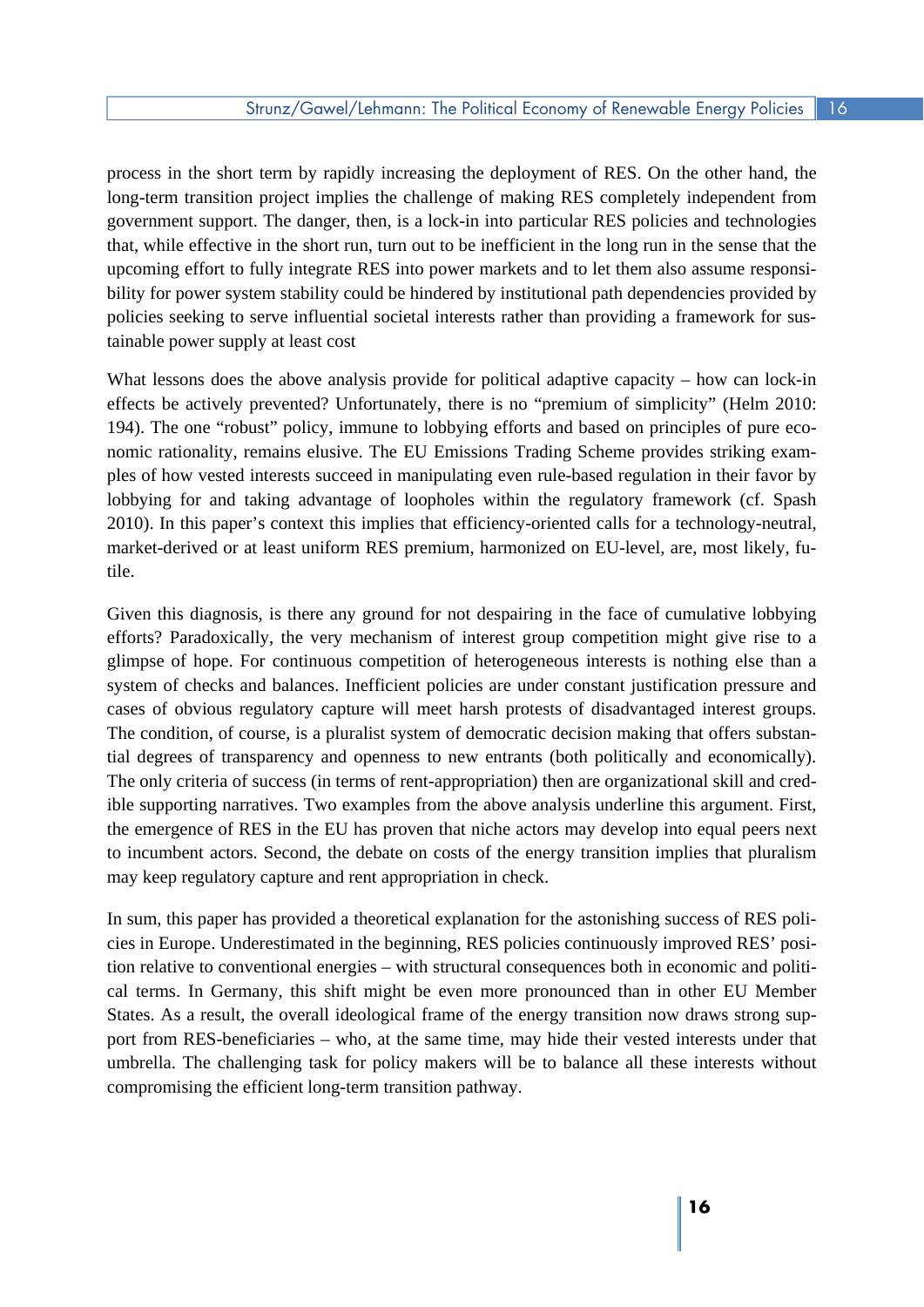### **References**

- BDEW (Bundesverband der Energie- und Wasserwirtschaft e.V) [German Association of Energy Grafiken (2015). https://www.bdew.de/internet.nsf/id/DE Erneuerbare-Energien and Water Industries] (2015). *Erneuerbare Energien und das EEG: Zahlen, Fakten,*
- *Erneuerbare-Energien Branche warnt vor Abwürgen der Energiewende*. Press Release BEE (Bundesverband Erneuerbare Energien) [German Renewable Energy Federation] (2013). 04/13. 14 February, Berlin.
- von Beyme, K. (2010). *Das Politische System der Bundesrepublik Deutschland*. 11th ed., Verlag für Sozialwissenschaften: Wiesbaden.
- Blanes i Vidal, J., Drace, M., Fons-Rosen, C. (2012). Revolving Door Lobbyists. *American Economic Review* 102(7): 3731-3748.
- BMWi (Bundesministerium für Wirtschaft und Energie) [Federal Ministry for Economic Affairs and Energy] (2014). *EEG in Zahlen: Vergütungen, Differenzkosten und EEG-Umlage 2000 bis 2015.* http://www.erneuerbare-energien.de/EE/Redaktion/DE/Downloads/eeg-in-zahlenpdf.html;jsessionid=99B73DF53ED9168C9023953556C93D14
- Bode, S., Groscurth, H.-M. (2011). The impact of PV on the German power market. *Zeitschrift für Energiewirtschaft* 35: 105–115.
- Simulation. *Environmental Politics* 16(2): 251-275. Blühdorn, I. (2007). Sustaining the Unsustainable: Symbolic Politics and the Politics of
- content/uploads/2012/07/SP-26.pdf Buchan, D. (2012). The Energiewende - Germany's gamble. *The Oxford Institute for Energy Studies - Working Papers.* http://www.oxfordenergy.org/wpcms/wp-
- normative implications. In: Buchanan, J., Tollison, R. (Eds.), *The Theory of Public Choice*  Buchanan, J. (1984). Politics without romance: a sketch of positive public choice theory and its *– II*. Michigan University Press: Ann Arbor, pp. 11–22.
- \_energy\_and\_climate\_LOW\_RESOLUTION.pdf Businesseurope (2013). *A competitive EU energy and climate policy.*  http://www.bdi.eu/download\_content/KlimaUndUmwelt/20130618\_FINAL\_Brocure\_2030
- Callies, C., Hey, C. (2013). Multilevel energy policy in the EU. Paving the way for renewables.  *Journal of European Environmental and Planning Law* 10(2): 87-131.
- Dal Bó, E. (2006). Regulatory Capture A Review. *Oxford Review of Economic Policy* 22: 203 225.
- Downs, A. (1957). *An Economic Theory of Democracy*. Harper & Row, New York.
- Fankhauser, S., Hepburn, C., Park, J. (2011), Combining multiple climate policy instruments: how not to do it. *Working Paper No. 48, Centre for Climate Change Economics and Policy, London/Leeds.*
- Foxon, T. (2013). Transition pathways for a UK low carbon electricity future. *Energy Policy* 52: 10-24.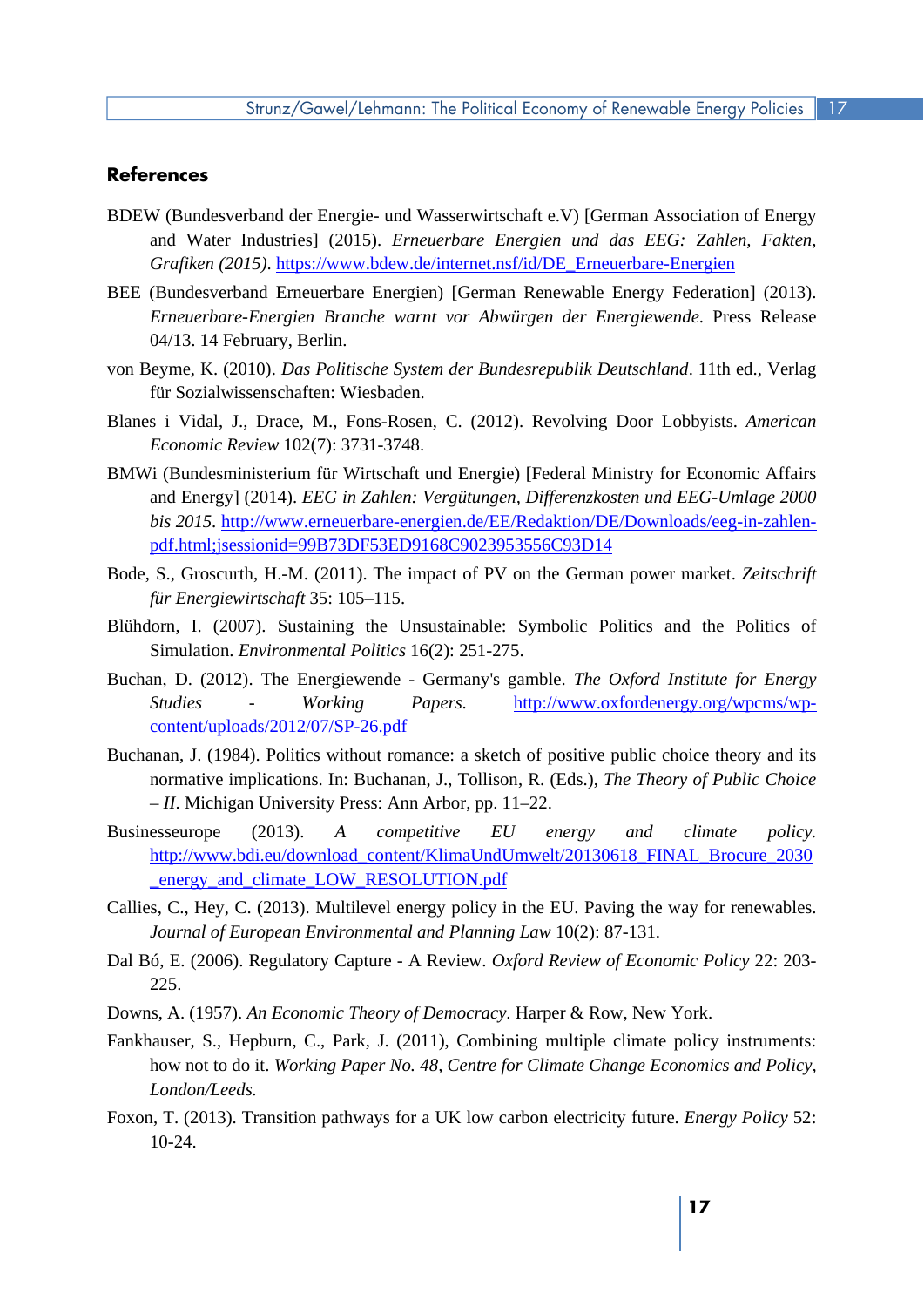- eckpunkte, property=pdf, bereich=bmwi2012, sprache=de, rwb=true.pdf Gabriel, S. (2014). *Eckpunkte für die Reform des EEG*. Berlin, January 21, Available at http://www.bmwi.de/BMWi/Redaktion/PDF/E/eeg-reform-
- eckpunkte,property=pdf,bereich=bmwi2012,sprache=de,rwb=true.pdf Gawel, E. (2014). Eckpunkte zur EEG-Reform: Der Energiewende nächster Akt. *Wirtschafts*dienst 94(2): 82-83. *dienst* 94(2): 82-83. Gawel, E., Klassert, C. (2013). Probleme der besonderen Ausgleichsregelung im EEG. *Zeitschrift*
- *für Umweltrecht* 24(9): 467-480.
- Bund und Länder bei der Strom-Energiewende, in: Müller, T. and H. Kahl (eds.): *Ener-*Gawel, E., Korte, K. (2015). Regionale Verteilungswirkungen und Finanzierungsverantwortung: *giewende im Föderalismus*, 145-186.
- *view of Social Policy* 63, in press. Gawel, E., Korte, K., Tews, K. (2015). Theses on the social compatibility of Germany's renewables support through the Renewable Energy Sources Act – a critical analysis, *German Re-*
- newable Energy Sources Act, Wirtschaftsdienst 94(9): 652-658. Gawel, E., Lehmann, P. (2014). Support for Renewable Energy in Germany After the 2014 Re-
- Policy 61: 599-609. *Policy* 61: 599–609.<br>Gawel, E., S. Strunz, Lehmann, P. (2014a). A public choice view on the climate and energy poli-Gawel, E., Purkus, A. (2013). Promoting the Market and System Integration of Renewable Energies through Premium Schemes – A Case Study of the German Market Premium. *Energy*
- cy mix in the EU how do emissions trading scheme and support for renewable energies interact? *Energy Policy* 64: 175-182.
- Gawel, E., S. Strunz, Lehmann, P. (2014b). To what extent should the German energy transition be Europeanized? *Zeitschrift für Energiewirtschaft* 38(3): 163-182.
- Gawel, E., Strunz, S. (2014). State aid dispute on Germany's support for renewables. Is the Commission on the right course? *Journal for European and Environmental Planning Law*  11: 137-150.
- German utilities (1993). Wer kritisch fragt, ist noch längst kein Kernkraftgegner. Advertisement in several German newspapers, e.g., *Die Zeit,* 30 July.
- Grösche, P., Schröder, C. (2015). Plädoyer für einen Energiesoli, forthcoming.
- Growitsch, C., Meier, H., Schleich, S. (2015). Regionale Verteilungswirkungen des Erneuerbare-Energien-Gesetzes. *Perspektiven der Wirtschaftspolitik* 16(1): 72-87.
- http://www.zeit.de/2015/10/stromtrasse-bayern-horst-seehofer-energiewende-kernkraftwerk Hecking, C. (2015). Der Energiewendehals. *Die Zeit,* 6 March.
- policy. *Oxford Review of Economic Policy* 26 (2): 182–196. Helm, D. (2010). Government failure, rent-seeking, and capture: the design of climate change
- Hirth, L., Ueckerdt, F. (2013). Redistribution effects of energy and climate policy: The electricity market. *Energy Policy* 62: 934-947.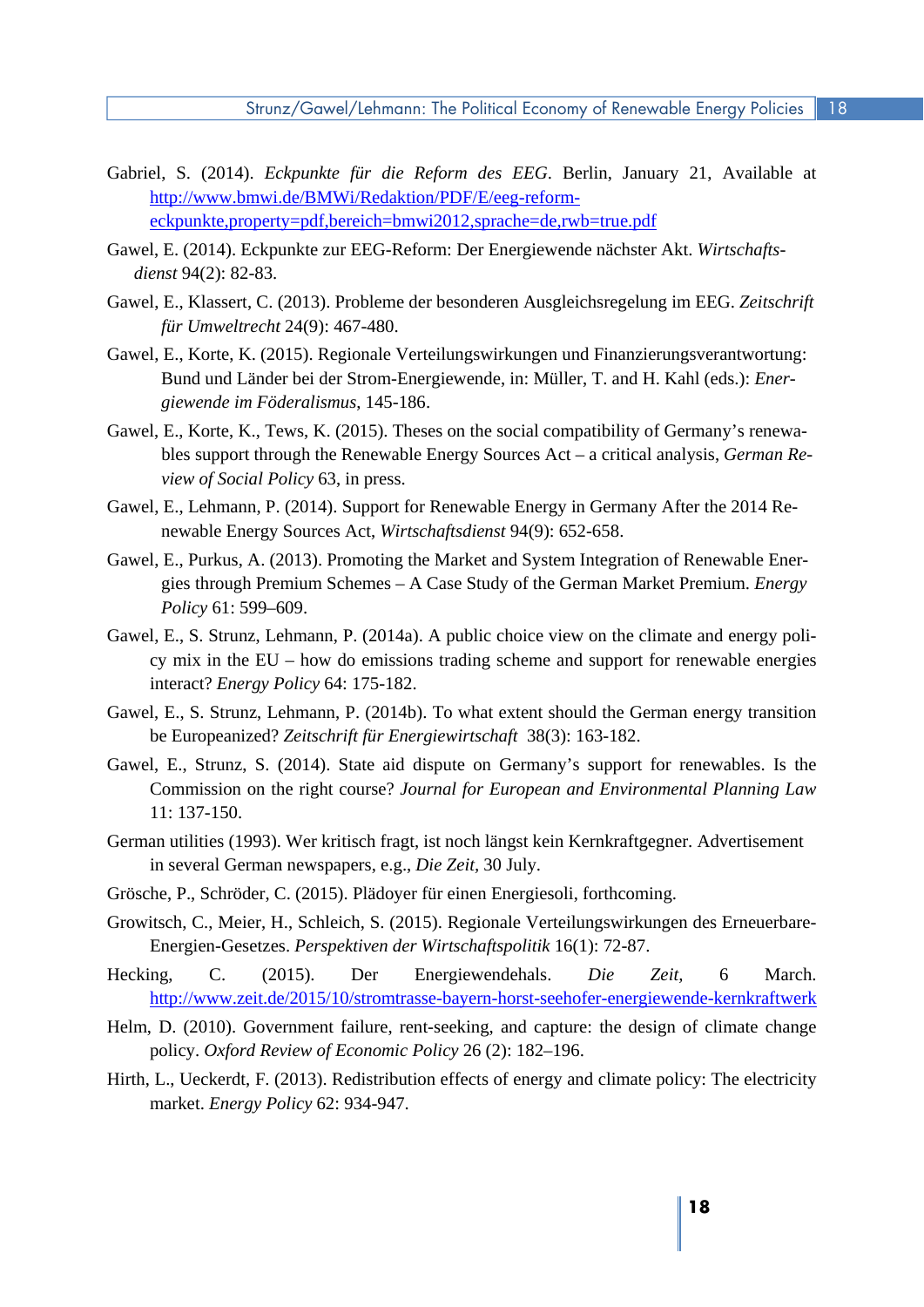- Hoppmann, J., Huenteler, J., Girod, B. (2014). Compulsive policy-making The evolution of the German feed-in tariff system for solar photovoltaic power. *Research Policy* 43(8): 1422 1441.
- INSM (Initiative Neue Soziale Marktwirtschaft) (2012). *Das EEG belastet vor allem Geringverdiener.* 23 April. www.insm.de/insm/dms/insm/text/presse/pressemeldungen/pressemeldung-EEG-

studie/Pressemeldung%20EEG-Studie.pdf studie/Pressemeldung%20EEG-Studie.pdf<br>IRENA (International Renewable Energy Agency) (2012). *Solar Photovoltaics. Renewable Ener-*

- -SOLAR\_PV.pdf *gy Technologies – Cost Analysis Series*. IRENA, Abu Dhabi. https://www.irena.org/DocumentDownloads/Publications/RE\_Technologies\_Cost\_Analysis
- Jacobs, D. (2012). *Renewable energy policy convergence in the EU: The evolution of feed-in tariffs in Germany, Spain and France*. Ashgate: London.
- Jacobsson, S., Lauber, V. (2006). The politics and policy of energy system transformation ex-plaining the German diffusion of renewable energy technology. *Energy Policy* 34: 256-276.
- Jenner, S., Chan, G., Frankenberger, R., Gabel, M. (2012). What drives states to support renewable energy? *The Energy Journal* 33 (2): 1–12.
- environmental policy. *Harvard Environmental Law Review* 22: 313-267. Keohane, N., R. Revesz, Stavins, R. (1998). The Choice of regulatory instruments in
- Kirchgässner, G., Schneider, F. (2003). On the Political Economcy of Environmental Policy. *Public Choice* 115: 369-396.
- Kitzing, L., Mitchell, C., Mothorst, P. E. (2012). Renewable energy policies in Europe: converging or diverging? *Energy Policy* 51: 192–201
- Klinge Jacobsen, H., Pade, L. L., Schröder, S. T., Kitzing, L. (2014). Cooperation mechanisms to achieve EU renewable targets. *Renewable Energy* 63: 345–352.
- Kopp, O., Eßer-Frey, A., Engelhorn, T. (2012). Können sich erneuerbare Energien langfristig auf wettbewerblich organisierten Strommärkten finanzieren? *Zeitschrift für Energiewirtschaft*, 36(4): 1-13.
- Marktwirtschaft. www.foes.de/pdf/2012-08-Was Strom wirklich kostet lang.pdf Küchler, S., Meyer, B. (2012). *Was Strom wirklich kostet.* Berlin: Forum Ökologisch-Soziale
- http://www.foes.de/pdf/2012-09-Industrie\_Strompreise\_Energiewende.pdf http://www.foes.de/pdf/2012-09-Industrie\_Strompreise\_Energiewende.pdf<br>Lipp, J. (2014). Lessons for effective renewable electricity policy from Denmark, Germany and Küchler, S., Reuster, L. (2012). *Be- und Entlastung der Industriestrompreise durch die Energiewende. Kurzanalyse im Auftrag der Bundestagsfraktion Bündnis 90/Die Grünen.*
- the United Kingdom. *Energy Policy* 35: 5481-5495.
- Marr, S. (2014). Climate and Energy Policy in the eu and Germany at a cross roads. *Journal for European and Environmental Planning Law* 11(3): 95-115.
- *Policy Studies Journal* 41: 426-452. May, P.J., Jochim, A.E. (2013). Policy regime perspectives: policies, politics, and governing*.*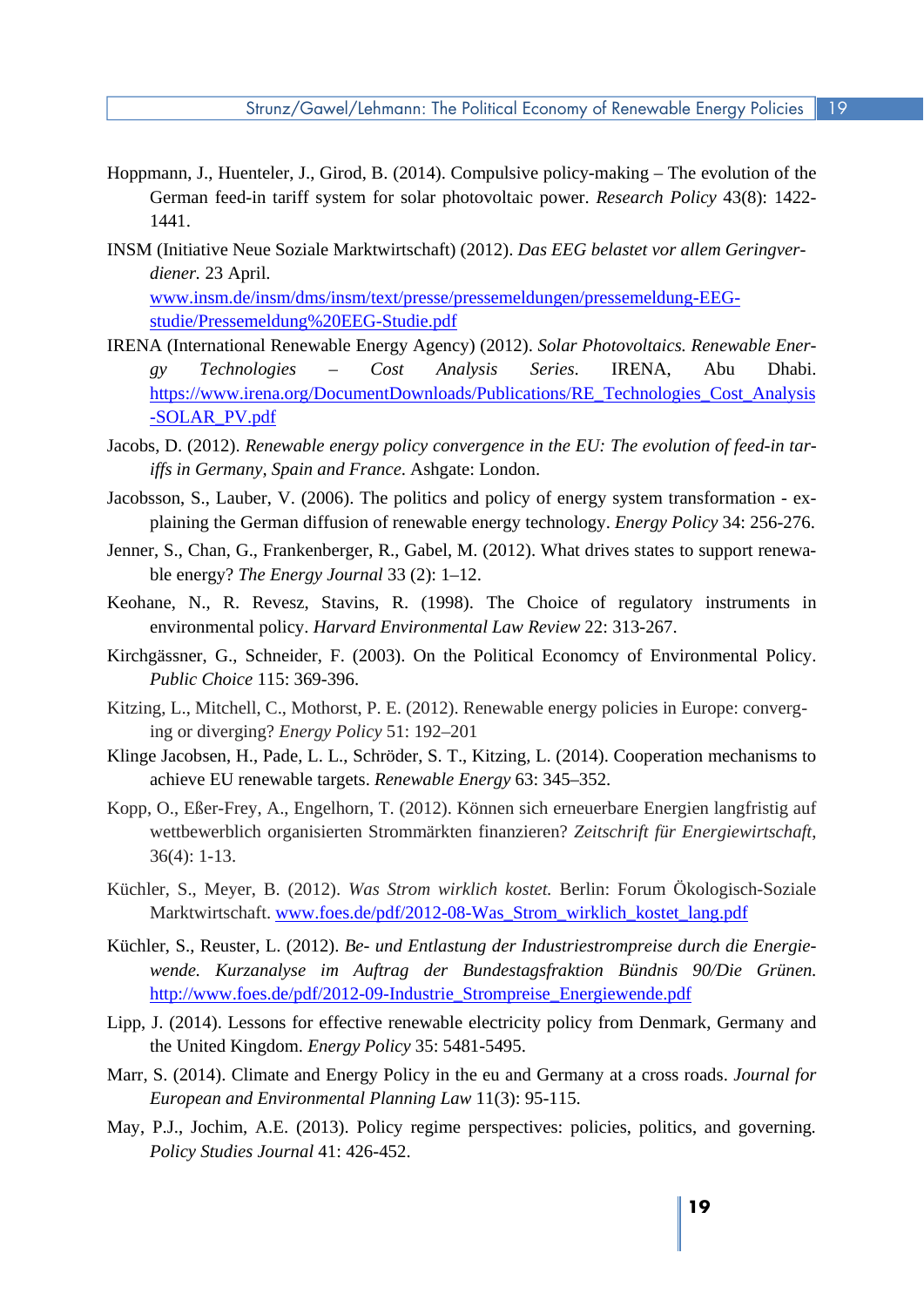- into the Interest-Group Theory of Government, Martinus-Nijhoff: Boston. McCormick, R.E., Tollison, R.D. (1981). Politicians, Legislation and the Economy: An Inquiry
- Monopolkommission (2013). Wettbewerb in Zeiten der Energiewende. *Sondergutachten 65*, Bonn.
- Müller, T. (2015). *Politische Ökonomie der Erneuerbare-Energien Politik in Deutschland*. Kassel University Press: Kassel.
- Niskanen, W.A. (1971). *Bureaucracy and representative government.* Aldine-Atherton: Chicago.
- Ohlhorst, D. (2015). Germany's energy transition between decentralized responsibilities and harmonization – understanding the relationship between sub-national and national transition politics. *Journal of Integrated Environmental Sciences* (forthcoming).
- Olson, M. (1971). *The Logic of Collective Action: Public Goods and the Theory of Groups, Second Printing with New Preface and Appendix*. Revised. Harvard University Press.
- Peltzman, S. (1976): Toward a more general theory of regulation. *Journal of Law and Economics*  19: 211-240.
- Purkus, A., Gawel, E., Deissenroth, M., Nienhaus, K., Wassermann, S. (2015). Market integration of renewable energies through direct marketing – lessons learned from the German market premium scheme. *Energy, Sustainability and Society* 5 (12): 1-13.
- Radkau, J. (2008). *Technik in Deutschland. Vom 18. Jahrhundert bis heute*. Campus: Frankfurt/New York.
- Salje, P. (2014). *EEG 2014: Kommentar.* Carl Heymanns: Köln.
- Spash, C. (2010). The Brave New World of Carbon Trading. *New Political Economy* 15(2): 169 195.
- 2014: 14. Available at: http://www.hks.harvard.edu/fs/rstavins/Forum/Column\_60.pdf Stavins, R.N. (2014). The Problem with EU Renewables. *The Environmental Forum*, May/June
- http://www.reuters.com/article/2015/03/10/us-rwe-results-idUSKBN0M60K020150310 Steitz, C., Käckenhoff, T. (2015). *Germany's RWE sees no swift return to profit growth*.
- Stigler, G. (1971): The theory of economic regulation. *Bell Journal of Economics and Management Science* 2(1): 3-21.
- Strunz, S. (2014). The German energy transition as a regime shift*. Ecological Economics*, 100: 150-158.
- *Policy*, 69: 316-325. Sühlsen, K., Hisschemöller, M. (2014). Lobbying the 'Energiewende'. Assessing the effectiveness of strategies to promote the renewable energy business in Germany. *Energy*
- Tews, K. (2014). Europeanization of energy and climate policy: New trends and their implications for the German energy transition process. *FFU-Report 03-2014*.

Deutschland (2. Auflage). Trendresearch (2013). *Anteile einzelner Marktakteure an Erneuerbare-Energien-Anlagen in Deutschland* (2. Auflage). https://www.zfk.de/fileadmin/Redaktion/Bilddatenbank/2013/06\_2013/trendresearch-